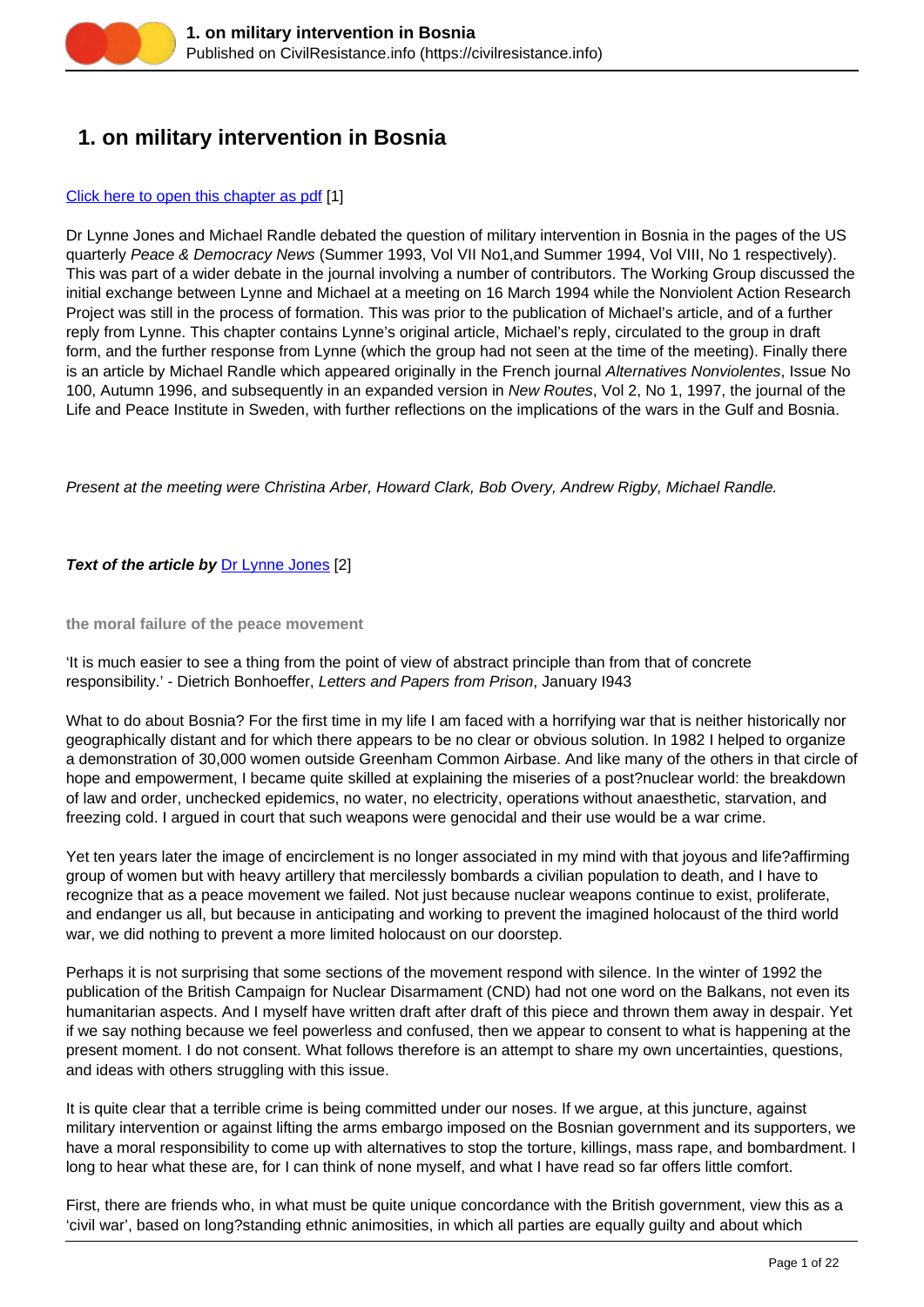

nothing can be done, except to offer hot tea, bandages, and 'talks'. There is no doubt that all sides are committing atrocities. But there is also no doubt that the Serbs, in their conflict with most other ethnic groups in the region, are the main aggressor and responsible for the worst crimes. In its 1992 report War Crimes in Bosnia?Herzegovina, Helsinki Watch argues that the failure to specify which parties are responsible for particular abuses has diminished the impact of any denunciations. So I try to puzzle out the attachment to this position. One reason is that if everyone is seen as equally awful, there are no victims in need of protection. More significantly for the peace movement, there is the desire to appear as a neutral peacemaker, fearful that criticism of abuses and acknowledgement of an asymmetry of power will sever links essential for dialogue and peacemaking. I have been here before, when some sections of the peace movement argued that one could not criticize the Soviet bloc countries for human rights abuses because they would stop working with us to get rid of nuclear weapons. (They did not, and they shifted on the human rights issue as well.) My own view is that silence facilitates a dialogue about nothing while the abuses continue with impunity, whereas the real understanding that is the basis of a just peace requires the acknowledgement of uncomfortable truths.

## Different Logic

War Resisters' International (WRI) and the International Fellowship of Reconciliation (IFOR) argued, in a June 1992 statement against military intervention in Bosnia, that 'any use of military force introduces a different logic' with the subsequent risk of escalation and creates a dangerous precedent for the solution of conflict in the New World Order. Yet surely a military logic of a very vicious kind has already been introduced, it is already escalating, and the precedent set by allowing the violence to continue and profit unchecked is equally dangerous. They recommended nonviolent social defence, modestly refraining from specifying what such tactics should be. Yet even prominent theoreticians in the field acknowledge the paucity of nonviolent tactics in the face of genocide and mass deportations. The normal 'weapons' of non-cooperation have no meaning in dealing with a group that has no interest in your cooperation but is bent upon your destruction. Escape is, of course, one possibility, but in the siege of Bosnian cities even that option is closed. Interestingly, when in the winter of 1993 the city Sarajevo adopted the nonviolent tactic of an 'aid boycott' ? an imaginative adaptation of the hunger strike ? in order to expose the hypocrisy of Western relief efforts and to push for effective humanitarian assistance to the besieged in Eastern Bosnia, they were roundly condemned.

WRI and IFOR then list a variety of nonviolent interventions to extend and develop the peace process that fail to address the substantial issue of how to protect a civilian population from slaughter while the 'peace process' continues, or how to enforce its implementation once agreement is reached. My own view of the peace process in its current form is that the 'ethnic' solution being imposed on Bosnia will be a source of endless war and has already provided the impetus and justification for another horrifying round of 'ethnic cleansing', by both Serbs and Croats. Edward Thompson's approach in the Helsinki Citizens Assembly (HCA) Autumn 1992 newsletter is to blame German imperial strategy for starting the war, arming the Bosnians and Croats, and undermining Lord Carrington's 'talks'. This does not explain why war was raging in Croatia for six months prior to recognition, nor does his complaint 'that it is always easy to call for action when one does not have to act oneself or be acted against' explain why we should ignore the calls for help from those who are indeed being acted against.' It is true that even limited intervention may result in 'flattened villages and civilian casualties', but does this mean that the current flattening and civilian losses should be allowed to continue? Like WRI, he does not say.

The HCA municipal peace conference in Macedonia last November did acknowledge that the HCA demand for the closure of Bosnia's borders and the creation of 'protected zones' requires an effective cease-fire that 'can only be achieved if real political and military pressure be exercised against ALL warring parties in the conflict'. Putting aside the questionable morality and legality of disarming a sovereign government, the HCA does not specify the form such pressure should take. Given the current ineffectiveness of UN 'supervision and control' of heavy weapons, one imagines that these particular goals would require a sizeable ground force. Jeanette Buirski, coordinator of British END (European Nuclear Disarmament) and European Dialogue, writing recently in the New Statesman, argues against the temptation to lift the arms embargo because 'this would be an abnegation of responsibility for this conflict as a European problem [... ] the European peace movement [is] right to be ashamed of fascism and genocide flourishing and being rewarded in our midst.' However her only solution to what she suddenly redefines as merely 'ethnic conflict' is to call for the drawing up of 'a new pan?European Democratic Charter,' initiating this process with the next Helsinki Citizens Assembly meeting in Ankara in December 1993! I am afraid that most Bosnian Muslims will not be able to participate in this exciting project because if something more effective than the writing of yet another document is not done before December, most of them will be dead or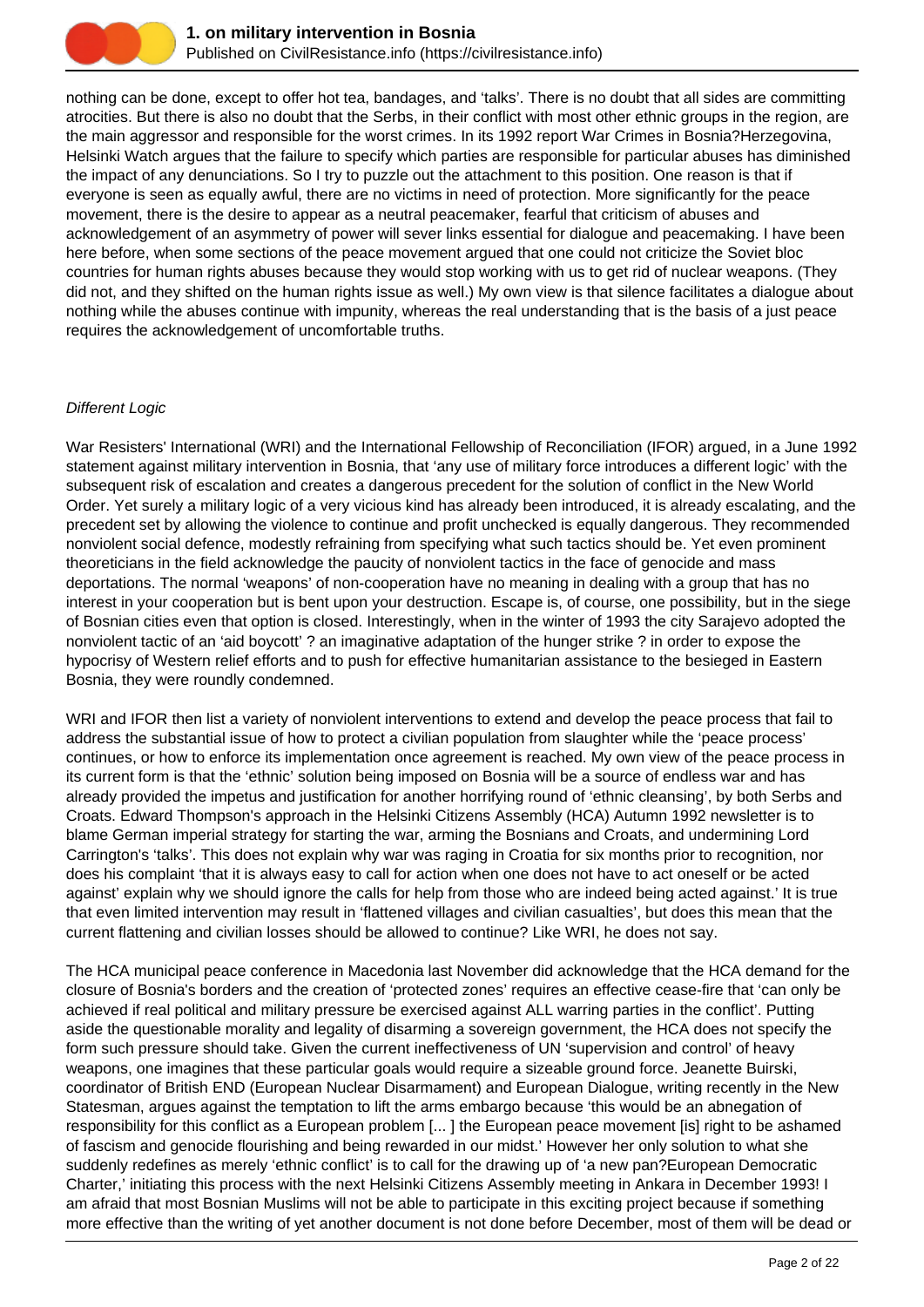

exiled and without means to travel anywhere at all.

In most of the discussions in which I have been engaged, two issues have become entangled. One is about whether it is right to intervene in another country's affairs, the other about the use of force in any circumstances. It is worth disentangling these and considering them separately.

# Knee?jerk Anti?interventionism

Some sections of the peace movement have a knee?jerk 'anti?intervention' position that is based on a long experience of observing the continuing catastrophic consequences of superpower involvement in the Third World: we point to Vietnam, Central America, Afghanistan, the Middle East and rightly reject the hypocrisy of wrapping strategic and economic interests in the shroud of a bogus concern for human rights. The paradox is that, preoccupied as we were by the stereotype of this kind of large?scale military intervention, we failed to challenge those political interventions that helped create this mess in the first place. These include: the West's unequivocal support for the maintenance of an integrated Yugoslavia at any price and its failure to support the confederal solution suggested by Slovenia, Croatia, Bosnia?Herzegovina, and Macedonia; the West's refusal to push for democratization or human rights, thus allowing Milosevic to act with impunity against the Kosovars; the West's continued dealings with the 'federal' government of Yugoslavia as if it represented the whole federation long after all federal institutions had collapsed, and it was clear that it only represented Belgrade; its refusal to impose an oil embargo in time to prevent the worst ravages of the Yugoslav People's Army (JNA) in Croatia, while insisting on an arms embargo that gives a definite advantage to the aggressor; its refusal to finance Bosnian President Izetbegovic's plan, presented to the EC peace conference last year, for the peaceful transformation of the JNA in Bosnia from conscript army to professional force, which would have given the army an assured future in that republic and less reason to ally itself with Serbian terrorism; the insistence on the fatal proposal for cantonization, an imposed 'ethnic' solution to Bosnia's problems that actually provided the blueprint for the partition that Karadjic and Boban are now carrying out by force; refusal to recognize Macedonia under its chosen name, thus destabilizing its government and substantially increasing the risk of war in that region. (You will see that I list deliberate inaction as an intervention, for to my mind it is an intervention in favour of the status quo.)

A second paradox is that it is mostly the so?called 'internationalists' who are most opposed to intervention. Perhaps this is because the actions suggested appear to be on behalf of small nation?states, increasingly an anathema to those who regard 'integration' as a virtue in itself, who fail to see the dangers of hegemonic empire or to realize that fascism is not automatically associated with nation building. Internationalism, to my mind, means the acceptance of nation?states. I do not see how there can be constructive relations between nations without them. I have no attachment to the nation as a virtue in itself, but as I argued in the Winter 1992?93 Peace & Democracy News, people need some form of reasonably?sized political community in which to function and the nation?state is the best we have at the moment. But internationalism also means upholding those values that transcend national boundaries such as the right to life, political and civil liberties, and a safe environment. This must mean that nations have the right to intervene in each others' affairs when such rights are transgressed.

The irony is that when a small nation state actually called for assistance in protecting those rights and the majority of its population, the West's response was to make the worst intervention to date. This was to delegitimize its multi?ethnic government in the eyes of its people by treating it on an equal footing with the unelected representatives of part of the Serb and Croat communities. Having reduced the Bosnian government to a 'warring faction', some now propose its complete abolition through the imposition of a protectorate by force. The West is very busy intervening to create a stateless people and its own worst nightmare: Muslim fundamentalism in the heart of Europe. Internationalism also requires a sound basis in a universally respected body of international law. This must mean that if we recognize a state on one day, we cannot arbitrarily abolish it the next, however problematic it is. Otherwise we will destroy the trust and legitimacy that is the basis of any international order at all. The fact is that we live in a complex and interdependent global community. Everything we do ? the food we choose to eat, the clothes we wear, the form of transport we use ? impacts on other nations and constitutes an intervention of sorts; sometimes a fatal one. Isolation from each other's problems is no longer an option. So the question is not intervention, yes or no, but what kind, how, and when.

This brings me to the vexed question for pacifists: should military force be used? The fundamental principle at stake is that human lives are of equal value and that therefore one life cannot be taken to save another. This means one is pushed to develop nonviolent means to protect life and human dignity when they are threatened.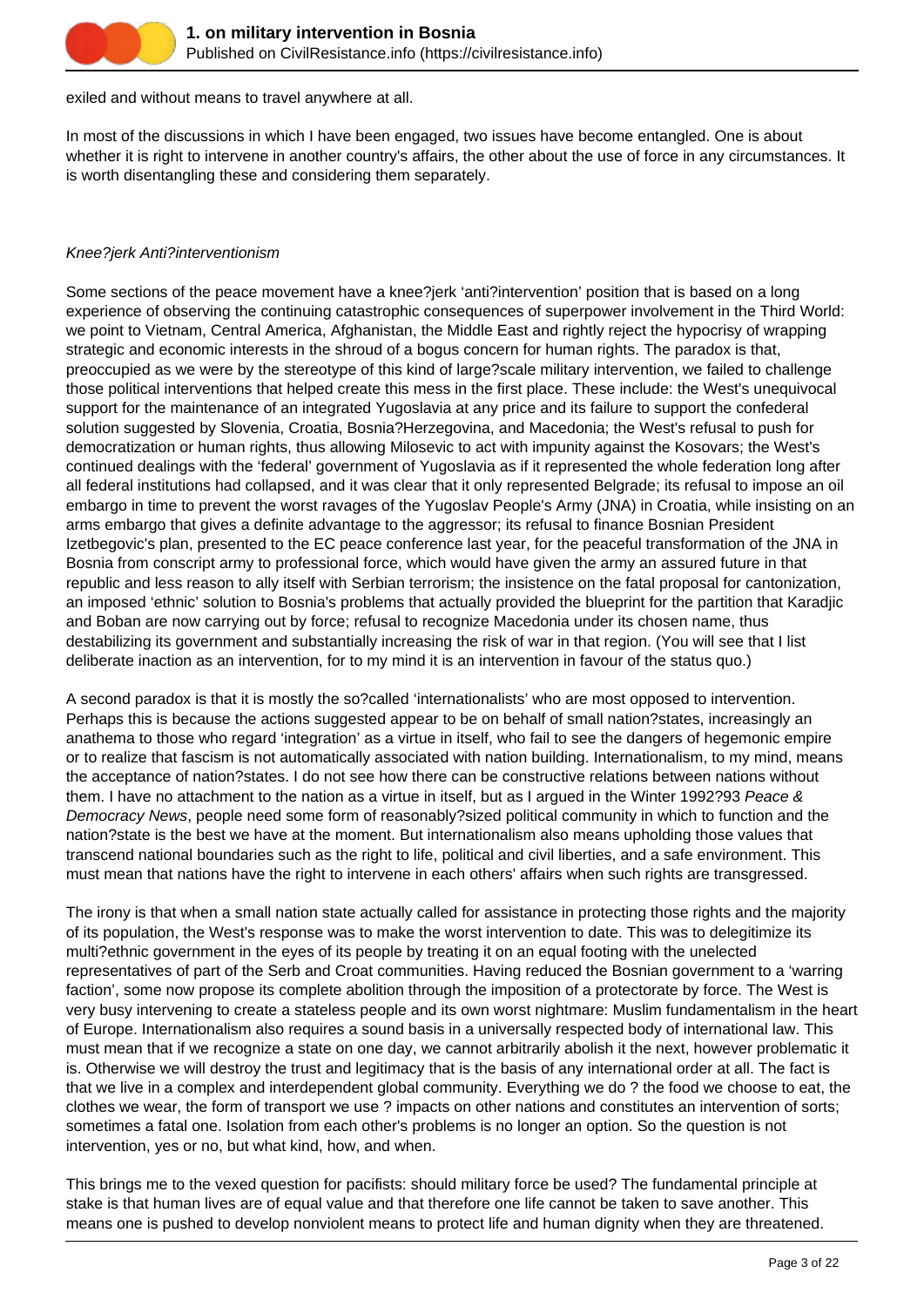

However, so far we have failed to come up with a nonviolent strategy to prevent the extermination of a whole people. To do nothing in this situation is to say that these lives are not worth being saved. That is to say that Muslim lives are not of equal value to those carrying out the killing from the hills. My point is not to argue that force must be used to stop this. I simply believe that while we cannot come up with alternatives I have no right to argue against the use of force by others, whether this is in the form of different kinds of military intervention or through the provision of access to arms for self defence. And it is certainly completely immoral to deny both.

## Fundamentalism

A fundamentalist attachment to principle is of no use to me if it gets in the way of the objects such a principle was meant to serve: namely, people's right to life. I am against war; that is why I wish to stop it. The fact is that even limited actions ? such as effective sanctions, a genuine air exclusion zone, secure corridors for the delivery of humanitarian relief, or the arrest and trial of war criminals ? are impossible without at least the threat of force. And to regard the force necessary to end an aggressive war as morally equivalent to that used to expel or exterminate another human group is a form of moral reductionism of the worst kind. One immediate consequence is that the war of aggression continues. In fact, General Philippe Morillon's stance in Srebrenica this spring showed that defensive, non?provocative military intervention can play a vital role. One cannot call it completely nonviolent, given that his effectiveness as a 'human shield' also depended on the knowledge that the use of force would almost certainly follow any attempt to remove him. But it demonstrates the potential were the UN to shift its stance from that of passive observer to that of genuine protector of besieged civilians.

And what of the long?term consequences? Would the use of force increase the likelihood of future wars by legitimizing military solutions, reinforcing the need for military alliances, and boosting the arms trade? This view reflects the peace movement's fixation on the methods and technologies of war rather than its underlying causes. Our failure to end the arms trade is a reflection of our failure to engage with the economic systems that produce it. Our single success in opposing nuclear weapons, the signing of the Intermediate Nuclear Forces Agreement, had as much to do with our work in opposition to the Cold War bloc system as it did with our opposition to one class of weapons. Military solutions can only be delegitimized by demonstrating successful alternatives. So far in Bosnia we have failed to do this. And the demand that we be consistent also applies to those opposing the use of force. What are the long?term implications of saying genocide can continue until we have discovered a morally satisfactory way of stopping it? We have seen that the effect of the management of public opinion through the delivery of humanitarian aid, the attempted imposition of ethnic partition through the form of the Vance?Owen plan, and the constant stream of ambivalent signals ? sanctions that are not policed, no?fly zones that are not enforced until the point where enforcement has no meaning ? has simply been to reinforce the Serbian aggressors' belief that they can literally get away with murder and to encourage the Croats to follow suit. The conflict has escalated and the slaughter goes on unchecked. The consequences are disastrous not only for Bosnian Muslims but for the rest of the world.

# Lifting the Arms Embargo Is Not Enough

Lifting the arms embargo is morally appealing not simply because we have no right to deprive people of the means to defend their lives but because of the moral distance it can create, thus providing comfort to those pacifists who hold the 'I don't approve of their methods but it's not my place to dictate' position. I myself have taken a similar position in the past, but now I am no longer sure that it is not in fact another kind of moral cheating and, on its own, an irresponsible recommendation. This is because, first, it now seems clear that logistically it would be very difficult to get arms to the Bosnian government forces in the places required in the quantities needed for a definitive and speedy victory. Thus what we would actually be proposing is a long and bloody war of position in which thousands more lives would be lost and the country utterly devastated. Secondly, the West cannot abnegate its responsibility for getting them into this mess in the first place. Thus my own choice would be to offer the Bosnian government military support under their control rather than to offer arms. This would avoid the danger of superpower 'solutions' from outside, with all the attendant risks of creating a fourth side in the conflict and the danger of the intervening force staying longer than wanted. I would also suggest that the genuine threat of confronting a well?organized and clearly superior force might be sufficient to bring about a cease-fire immediately with no further loss of life. I do not know if this would happen, but is this more risky than going on as before?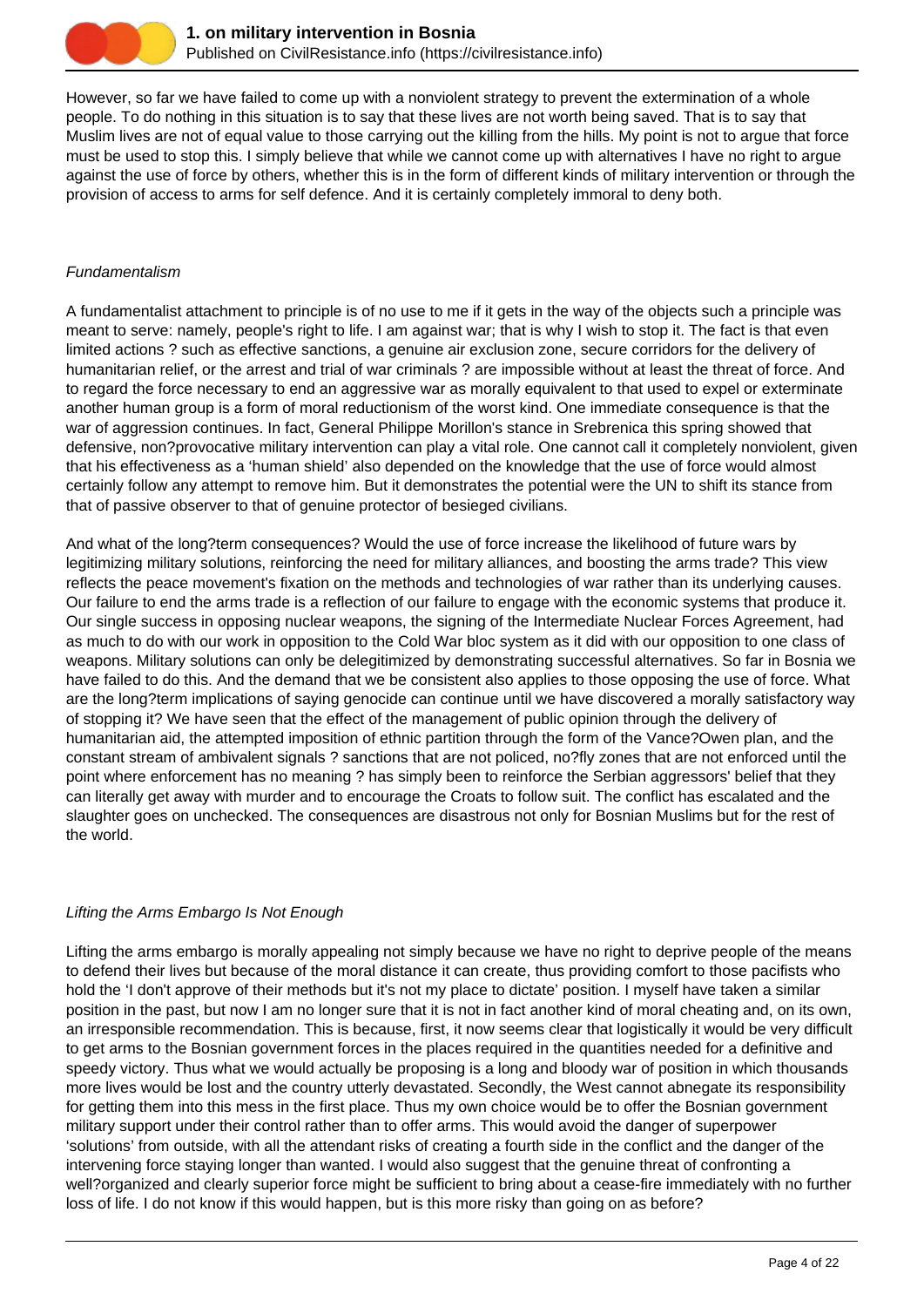

#### A New Model for Intervention

Such action could provide a new model for international intervention as a whole that could occur only when states, groups or individuals who themselves complied with international law called on an international force to protect and defend rights guaranteed by that same body of law, first by political and if necessary by military means. Such a force should itself be truly international. The mandatory duties and limits of such action should be set in a clear legal framework. For example UN forces acting under Bosnian government control could not be ordered to commit acts of revenge or war crimes. This is not what happens at the moment, whatever the rhetoric, but the only way to move from imperialist interventions for strategic interest to just interventions on behalf of human rights is not to condemn intervention per se but to try to reform the structures we have available at the moment, most significantly the UN. This is the beginning of a much longer discussion. My main point is that while we do not have the ideal institutions to act on Bosnia's behalf we still have the responsibility, and pushing for a just and limited intervention under their own government's control might help in itself to create the framework and institutions we need. Nor do I believe that saying force may be needed to stop extermination now precludes me from working at the same time for those measures that might prevent such horrors arising in the future: social justice, and regional and global demilitarization. To argue that it does is like saying that support for the right to abortion precludes a campaign for free, safe, effective contraception. There are situations where prevention has failed and the choice between evils is evil. Not choosing is our privilege. We do not have the right to choose for Bosnia.

Note published with the article: Dr. Lynne Jones is a psychiatrist and writer who has lived and travelled extensively in Eastern Europe and the former Yugoslavia in the last ten years. Her most recent book is States of Change: A Central European Diary (Merlin, 1990). She is former chair of British European Nuclear Disarmament (END) and is currently working with Bosnian refugees in Slovenia. A shorter version of this article was published in Tribune (London).

## **Text of reply by [Michael Randle](https://civilresistance.info/challenge/preface#Michael) [3]**

#### **Bosnian Dilemmas**

In your summer issue of 1993, Dr Lynne Jones takes the peace movement to task for its response to the war in Bosnia-Hercegovina. She advocates placing an international military force at the disposal of the Bosnian government, and sees this as constituting a 'new model' for UN intervention not only in Bosnia but in other trouble spots round the globe. Some sections of the peace movement, she states have been guilty of 'knee-jerk antiinterventionism' which does not take account of the fact that 'nations have the right to intervene in each other's affairs when basic rights are transgressed.'

I do not disagree in principle with this last statement which conforms with traditional just war theory. But this in itself does not settle the issue of whether it is right to intervene militarily in any given instance. Prudence, too, including the careful consideration of the broader consequences of military action and of alternative options, is another and no less important aspect of the just war approach.

Lynne is frustrated by the inability of the peace movement to speak with a united voice on the issue of Bosnia, or to make a significant contribution to solving the crisis. Her frustration is no doubt all the more intense because she has devoted many years of her life to campaigning at Greenham Common and elsewhere against war preparations and in support of 'taking the toys from the boys'. I share her frustration and her evident anguish at the continuing slaughter in Bosnia-Hercegovina. But while not wanting to rule out in principle any resort to military force by the international community, I do question some of her assumptions and lines of argument.

To consider first some of her more general propositions. Lynne states: 'If we argue, at this juncture, against military intervention or against the lifting of the arms embargo imposed on the Bosnian government and its supporters, we have a moral responsibility to come up with alternatives to stop the torture, killings, mass rape and bombardment.' This is to assume that there must of necessity be a course of action that could bring such atrocities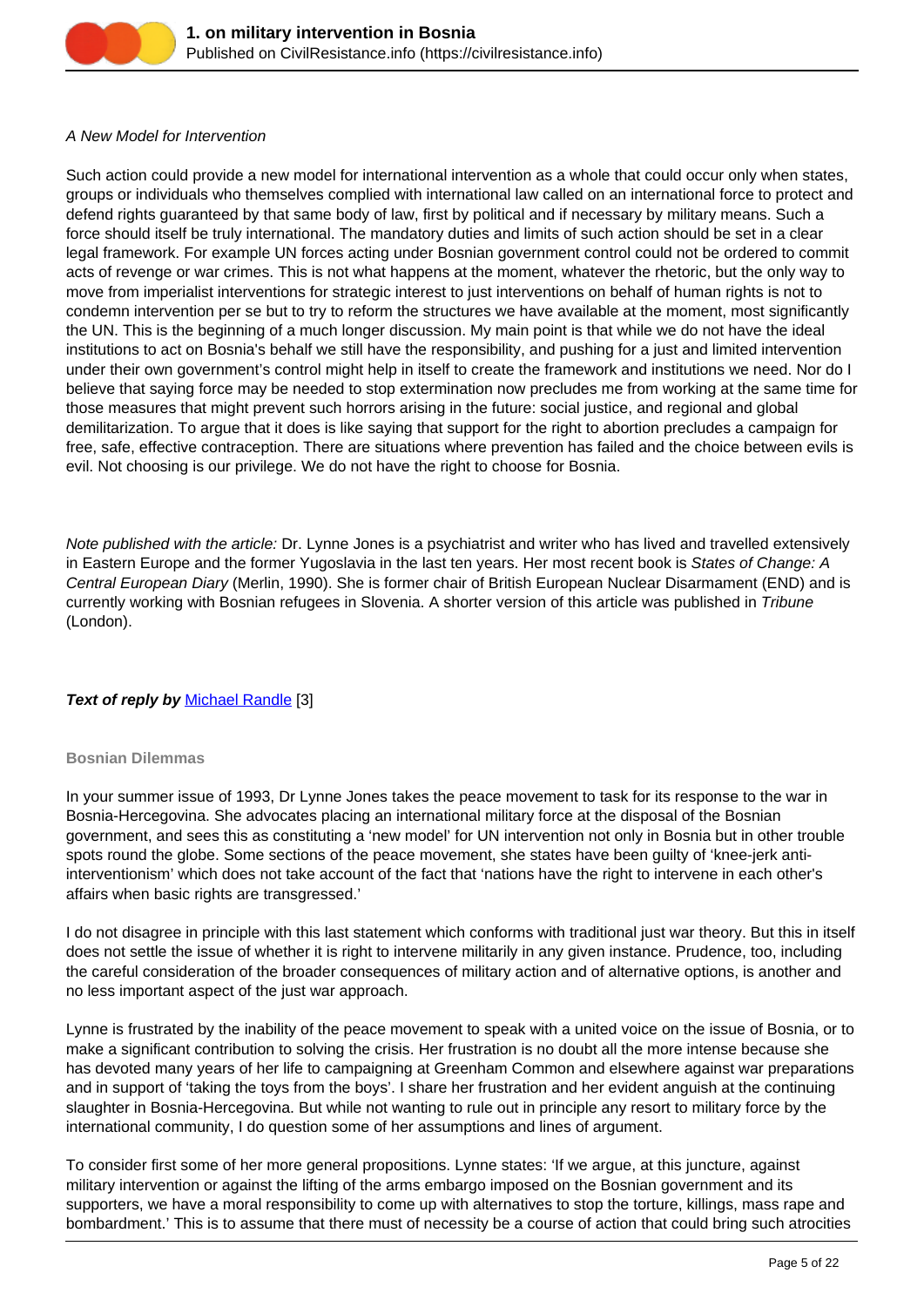

to an end in the short term without creating even more victims and an even bloodier debacle. Sometimes, however, there is no such solution and the role of the outside world has to be confined largely to putting pressure and imposing sanctions on the aggressor state or party, attempting to alleviate the disaster through humanitarian aid, and promoting a settlement through mediation, negotiations and other initiatives. Nonviolent intervention and other action by non-governmental organisations may also have a role to play, though at this point in history these cannot be expected to have a decisive effect in most instances.

In Bosnia, it is a matter of judgement whether a massive arming of the government side could have prevented disaster or would have made matters much worse. I am inclined to think that, at least at this point, the consequences would be disastrous. There is, of course, a strong political argument in favour of the UN lifting its embargo as a means of indicating its recognition of the Bosnian government's legitimacy - rather than treating it as just another 'warring faction.' How much difference lifting the ban would make to the flow of arms to the government side, I don't know; it clearly has already been receiving some clandestine supplies. But if the likely consequence would be a substantial further re-arming by all sides and the wholesale destruction of the country, this consideration on its own cannot be decisive. Lynne herself, although she was active in promoting the appeal for the lifting of the UN arms embargo and is one of its signatories, concludes in her article that on its own it may be 'an irresponsible recommendation' leading to 'a long and bloody war of position in which thousands more lives would be lost and the country utterly devastated'. But might not a full-scale UN military intervention also have the same consequences? It would surely be irresponsible not to give that possibility the most careful consideration and oppose intervention if this seemed a probable outcome.

Dilemmas of this kind are far from being historically unique. In 1939-40, Britain and France could not halt Soviet aggression against Finland and the - permanent - seizure of part of its territory without being prepared to intervene militarily on Finland's behalf and risk a general war with the Soviet Union. (They did in fact make plans to send forces via northern Norway and Sweden to Finland but were deterred, in part at least, by Sweden's threat to cut off the electricity supply to the railways in its northern region.) Similarly the West could not prevent the Soviet occupation of the Baltic States in 1940 and again in 1944-5 without going to war against Russia. The consequence of that occupation was the mass deportation of hundreds of thousands of people, many of whom died in Stalin's gulags, and nearly fifty years of Soviet rule. But Western military intervention in or after 1945 would almost certainly have unleashed World War III. I do not for a moment believe that Lynne would say that the West should have gone to war over the Baltic States. But according to her own logic she ought to do so unless she can suggest an alternative solution that would have saved the lives of Stalin's victims in these republics, and the republics themselves from Soviet occupation.

The dilemmas continue down to the present time. The moral argument for a major UN military intervention is probably as strong in Angola as it is in Bosnia. According to a recent report, up to 1,000 people a day are being killed there. An EC arms embargo to the area has recently been lifted to allow supplies to the government, and UN sanctions are threatened against Unita. These steps may help, but they will bring no quick end to the killing. However, a UN attempt to impose a solution by force, which some people are calling for, would require a massive military deployment and risk UN involvement in a prolonged guerrilla war. There are also calls for UN military intervention in the war between Armenia and Azerbaijan, where again large numbers of civilians are being killed and the Armenian authorities are carrying out their own version of 'ethnic cleansing' within Azerbaijan to create a broad corridor between Armenia and the enclave of Nagorno Karabakh. In Georgia, threatened with dismemberment by the attempted secession of Abkhazia, President Edward Shevardnadze has appealed for UN intervention and protection. In East Timor, the case for intervention to halt the aggression and acts of massacre by Indonesia has existed for the past 18 years. This is far from exhausting the current list, to which others will certainly have to be added in the coming months and years.

The risks of intervention are clear when one considers those occasions where the UN has engaged in fighting wars (as opposed to engaging in limited peacekeeping operations with the consent of the contending parties) such as in Korea in 1950-53, the Congo in 1960-61, and the Gulf in 1991. Intervention prevented South Korea from being taken over by the communist North, but at a frightful human and material cost. (Some four million people are estimated to have lost their lives during the war, the largest proportion of them being civilians.) In the Congo, the scale of the conflict was much more limited and the UN did prevent the secession of Katanga, though it did not prevent 30 years of brutal dictatorship under Mobutu. In the Gulf war, Kuwait's independence was re-established, but again at a terrible cost. Moreover Saddam Hussein remains in power, his position in some respects strengthened by his defiance of a Western-led alliance, and he continues to threaten the Kurds and to wage a genocidal war against the Shiite Marsh Arabs in the south. In Somalia, it is too soon to make a judgement as to the success or failure of the UN/US intervention, but the problems are only too apparent.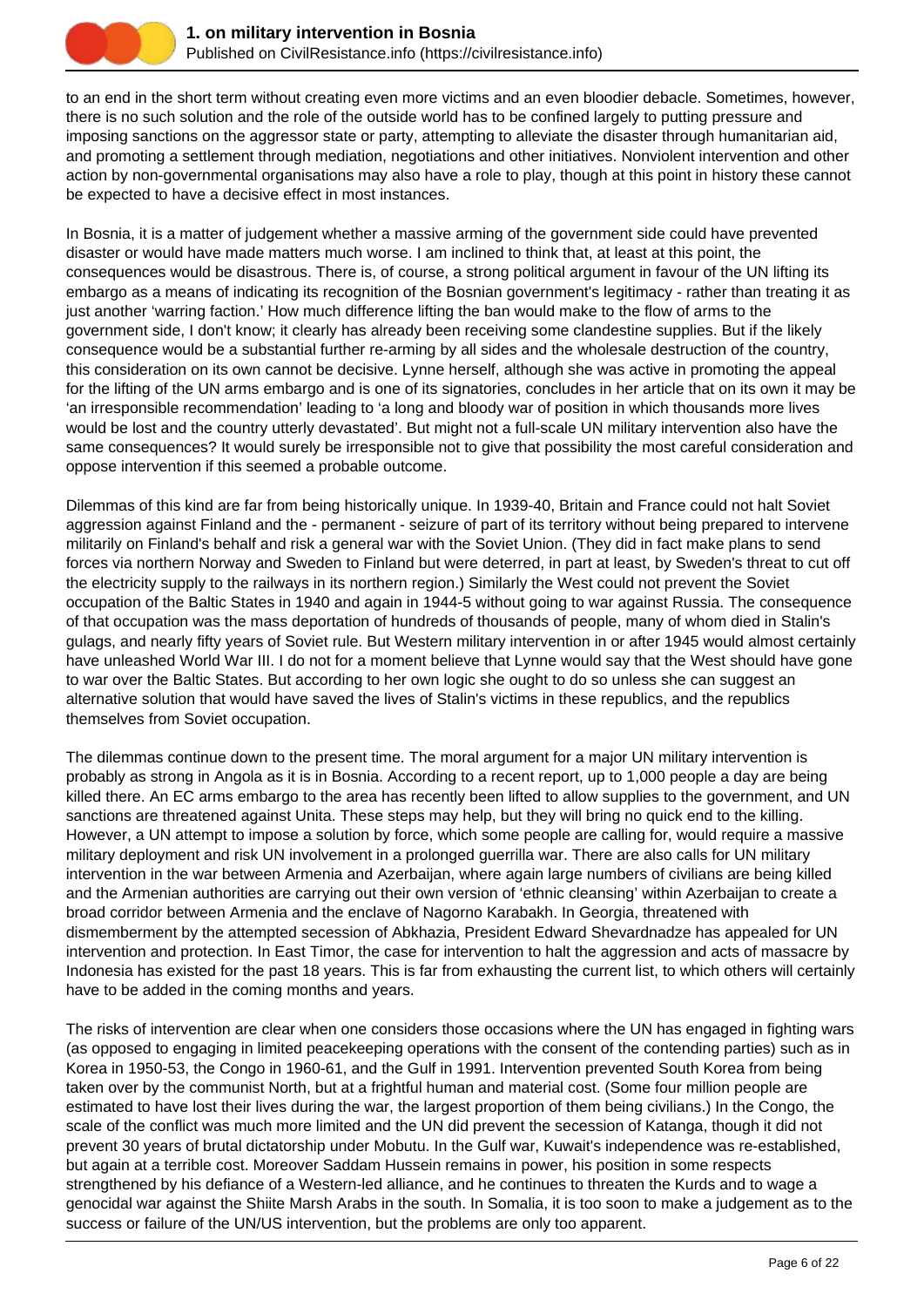

Lynne opposed the Gulf War of 1991, as, for the most part, did the Western peace movement. (I did so myself and participated in the anti-war campaign of the time.) Opposition to the war was based in part on the fact that the West had been prepared to back Saddam Hussein's aggression against Iran, had helped to arm him and continued to give him support even after incontrovertible evidence that he had used chemical weapons against the Kurds. It was clear, too, that the West was at least as much concerned about the security and cost of its oil supplies as about the rights of the people of Kuwait. In a sense, however, US and Western motives are a side issue. Saddam had invaded and occupied Kuwait in contravention to international law, and his forces were engaged in atrocities there, as of course they were in Iraq itself. It was not Bush's motives which made the war so costly in human terms but the scale of the conflict and the way it was conducted. (There was even a nuclear element in the conflict since the Western forces used armour-piercing shells hardened with uranium which released radioactivity upon detonation.) Whether the war could have been waged successfully with greater discrimination and without, for instance, destroying much of the country's infrastructure and causing over 200,000 civilian casualties, is a moot point.

If one sanctions a military intervention against a well-armed adversary, it would be irresponsible not to face up to the possibility, or probability, that casualties will be of this order of magnitude or even greater. One of my own criticisms of some of the proposals coming from within the peace movement and elsewhere for limited military intervention in Bosnia is that they are based on optimistic assumptions about the possible scale of the conflict and how long it would last. Intervention might bring - or at any rate, might have brought at an earlier point - a quick cease-fire with few casualties. But anyone proposing it must be committed to seeing it through to the finish, even if it turns out to require massive forces, a prolonged war, and, perhaps huge civilian casualties.

The distinction Lynne attempts to draw between just interventions and interventions motivated by strategic and economic interests is rarely that clear cut. Calculations of national interest tend to dominate in the foreign and military policies of all governments, but unless one takes a totally cynical view, it is reasonable to suppose there is sometimes an element of genuine concern on the part of some government leaders to end bloodshed and find a just solution to problems. However, governments are much more likely to intervene militarily, and to carry their populations with them in doing so, where the self-interest of the country is clearly involved. That situation would not change, even if the institutional reforms Lynne favours were to be adopted.

Lynne criticises the joint WRI/International Fellowship of Reconciliation statement of June 1992 opposing military intervention in Bosnia-Herzegovina. To the argument that 'any use of military force introduces a different logic' she responds by saying that a 'military logic of a very vicious kind has already been introduced into the situation'. But this is simply a debating point. In most cases where the UN is called upon to perform a peacemaking and peacekeeping role there is, or has been, a military conflict, and in that sense the military logic has almost by definition already been introduced into the situation. The role of UN peacekeeping forces, however, is to try to halt the bloodshed, or prevent it recurring, and enable humanitarian relief to be brought to the victims of war. It is quite another matter for the UN itself to become involved as a major military protagonist. The paragraph in question in the WRI/IFOR statement was making the obvious, and I think incontrovertible, point that once one sanctions military action by UN forces, escalation to a full-scale war with the UN as one of the protagonists becomes a real danger.

It is true that the statement, as Lynne observes, does not spell out the tactics of nonviolent social defence that might be effective. That is a valid criticism, though, as Lynne is aware, members and associates of WRI and IFOR have been spending time in various parts of ex-Yugoslavia over the past couple of years co-operating with human rights, and anti-war groups and helping to develop appropriate strategies of resistance, mediation, and reconciliation. (She too is involved in such work and indeed we are both members of a committee attempting to coordinate conflict resolution training in ex-Yugoslavia and elsewhere). She continues: 'Yet even prominent theoreticians in the field acknowledge the paucity of nonviolent tactics in the face of genocide and mass deportations. The normal weapons of non-cooperation have no meaning in dealing with a group that has no interest in your cooperation but is bent upon your destruction.'

The first problem with this is that genocide - in the literal sense of systematically annihilating a population, the sense clearly implied in the last sentence above - is not the same as mass deportation, even though the term genocide in international law covers both, and morally there is not much to choose between them. It does appear that the Serb war aim is to carve out a continuous block of territory, cleared of Muslim and Croat populations, as a move towards setting up a Greater Serbia This is quite horrendous enough but it still needs to be distinguished, when we are considering how it might be resisted, from say the Nazi 'final solution' aimed at the total elimination of Europe's Jewish population.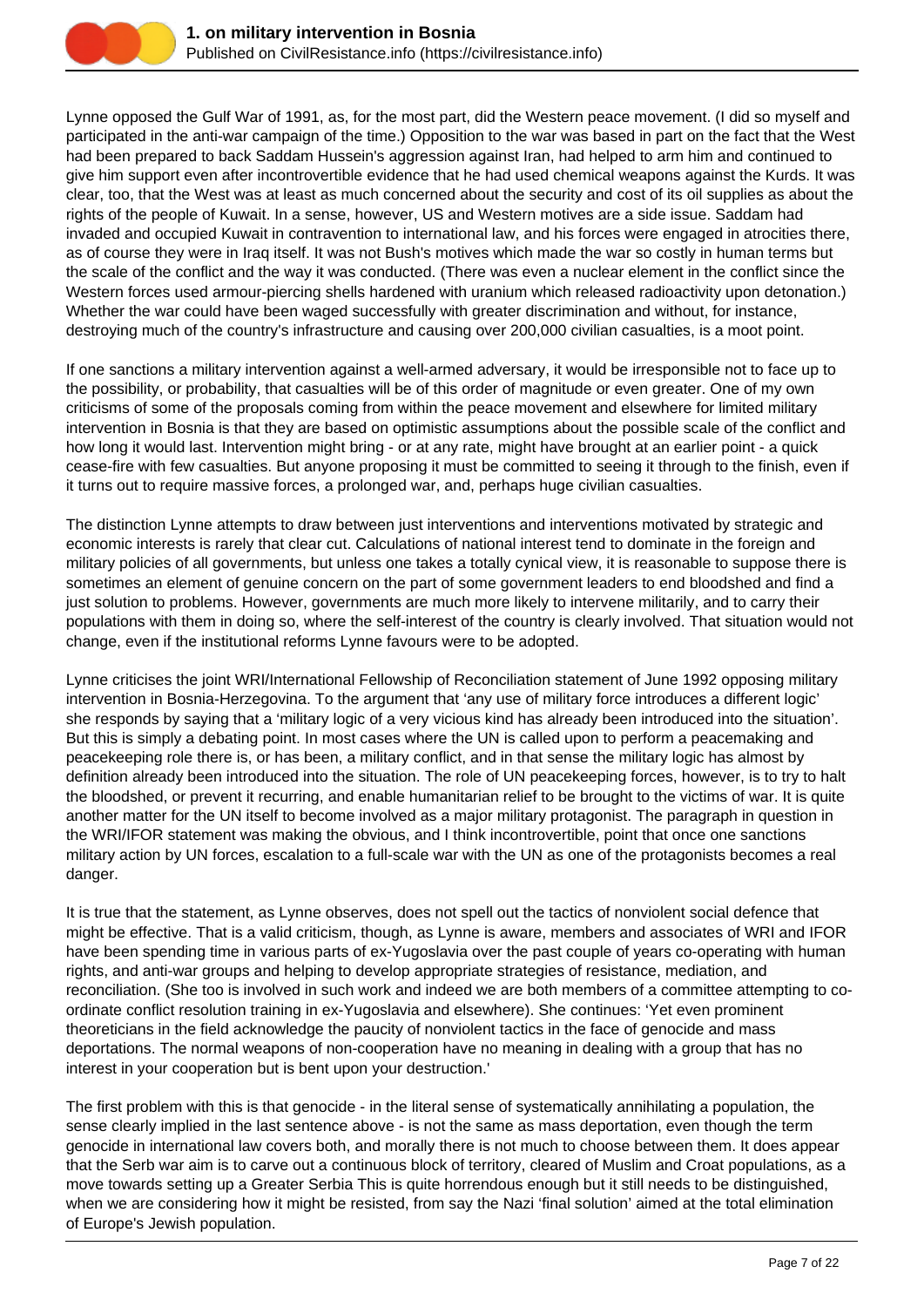

Non-cooperation could have some leverage in resisting mass deportation, as could public protests, fasts, hungerstrikes and so forth. Indeed it is not even true to claim that non-cooperation and other nonviolent methods have 'no meaning' at all even against genocide. Jacques Semelin has shown in his important study Unarmed Against Hitler<sup>1</sup> that the effectiveness of Hitler's final solution in occupied Europe depended to a considerable extent on a) how far local and national administrations were prepared to stand up to anti-semitic policies or, on the contrary, to cooperate in the rounding up and deportation of Jews; b) how far an anti-semitic culture already existed in a country prior to occupation and thus how far public opinion approved of the persecution, and c) how far the social networks within the society were prepared to provide active assistance and protection to the Jewish population. Within Germany itself, Gene Sharp cites an incident in 1943 in which 6,000 non-Jewish women demonstrated in Berlin outside the prison where their Jewish spouses were being held and succeeded in securing their release.<sup>2</sup> I don't want to read too much into that one incident, only to point out that one should be cautious about saying that civil resistance could have absolutely no role in such situations.

Nonviolent civil resistance has been employed with some notable successes in various parts of former Yugoslavia over the past several years - in Kosovo, for example, and in Belgrade itself where in March 1991 mass demonstrations came close to unseating Milosevic, and perhaps preventing the slide to war. But clearly in the middle of a war when towns and villages are been levelled by gunfire, and massacres are an almost daily occurrence - increasingly committed by every side - the opportunity for this kind of action dwindles if it does not altogether disappear. Thus while acknowledging the courage and self-sacrifice of the Bosnian defenders of Sarajevo and other cities, I do now question whether it might not have been more effective for the Bosnian government to have abjured military resistance in the face of overwhelmingly superior Serb and JNA forces - as the Czechs and Slovaks did in face of Soviet aggression in 1968 - and relied instead on the use of strikes, demonstrations, mass-sitdowns and other forms of civil resistance, giving priority to winning or maintaining the allegiance of Bosnian Serbs and Croats.

The militarisation of Yugoslav society during the Tito period would have been a major obstacle to the implementation of such a policy, as would the widespread availability of arms and ammunition, both of which were a consequence of the policy of in-depth defence and preparation for guerrilla warfare. This legacy made it natural for Izetbegovic to mobilise the territorial forces when Bosnia came under threat. It also facilitated the slide into civil and inter-state war throughout former Yugoslavia once the federation began to break up. A further obstacle in Bosnia-Herzegovina to any possibility of implementing an effective national civil resistance on the model of Czechoslovakia was the development of party politics along 'ethnic' lines and the failure to develop a party that straddled the ethnic divide.

This brings us to some of the crucial political issues underlying the conflict. Although Lynne rejects the suggestion that the war in Bosnia is a civil war, it has some of the characteristics of such a war. This was true, too, and more clearly so, of the wars in Slovenia and Croatia which followed hard upon their declarations of independence in June 1991. At that time Yugoslavia still formally existed as a UN member state, and thus in international law the wars would have to be classified as civil wars up to the point that Slovenia and Croatia were granted international recognition and UN membership - after which they would be considered international wars. In Bosnia, the period between the government's request for international recognition and the granting of that recognition by the international community (1 March to 7 April) was shorter than had been the case in Slovenia and Croatia, though again the interim was marked by serious violence, particularly between the Yugoslav JNA and the Croat militia aligned to the HSP - the Croatian Party of the Right. Thus these were not straightforward cases of one already established sovereign state invading another, but closer to the situation which would exist if say Catalonia declared its independence and the Madrid authorities sent in their forces to re-establish control. The parallel would of course be closer still if Catalonia had developed democratic structures and declared its independence during the Franco period and been faced with military intervention and repression by the central fascist government.

The conflicts in ex-Yugoslavia have the character of civil war in a still more crucial respect, namely that in both Croatia and Bosnia, one or more of the main protagonists form part of the country's own population, the Serbs in Croatia, especially in the Serb dominated Krajina area, and Serb and Croat communities in Bosnia. In the referendum on Bosnian independence in on 29 February-1 March 1992, 99 per cent of the voters supported independence. But the turn-out at the referendum was only 64 per cent, and the Serb population overwhelmingly boycotted the poll.

This raises the broader question of whether it is practicable to seek to establish a newly independent state in a territory in which a substantial section of the population is adamantly opposed to such a move. A united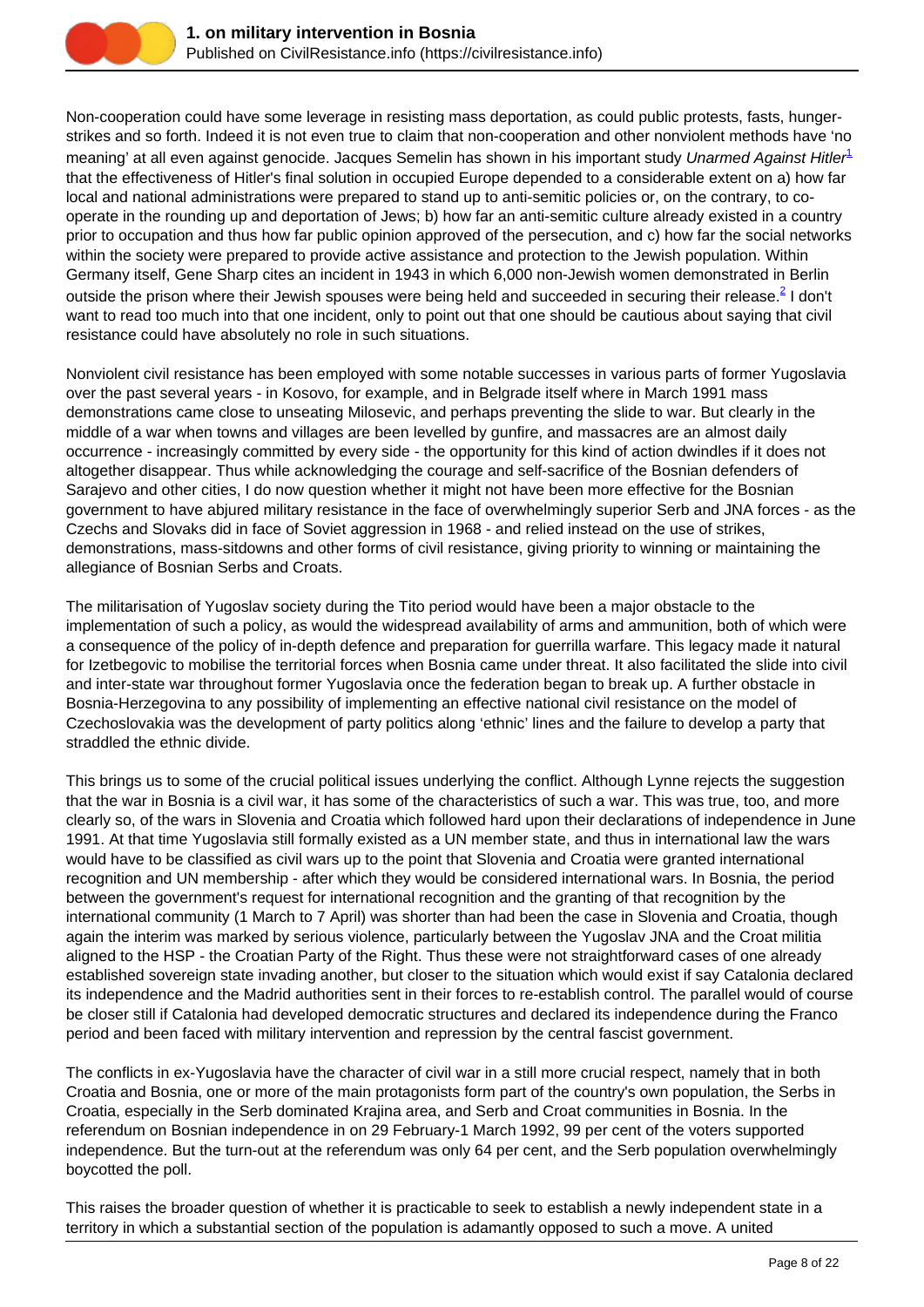

independent India, for example, incorporating the whole of the subcontinent which had been ruled as one country by Britain was not a viable proposition in 1947 once the Muslim political leaders rejected such a solution . Nor could the issue have been decided by a simple majority decision in a referendum in which the mainly Muslim north-west and north-east would have inevitably been outvoted. Any attempt to impose a solution in this way would have led to a bloody and prolonged civil war.

I accept that Milosevic bears the brunt of the responsibility for the crisis that led to the break-up of Yugoslavia, and that this must of course be taken into account in weighing the arguments. In particular, he was responsible for illegally incorporating the formerly autonomous provinces of Kosovo and Vojvodina in 1989-90. (Lynne and I both supported a campaign calling for international pressure to be applied to reverse the incorporation of Kosovo.) Milosevic also, as Lynne notes, rejected the proposal put forward during presidential discussions on the constitutional future in 1990 by presidents Izetbegovic of Bosnia and Gligarov of Macedonia to transform Yugoslavia into a confederation of states, a proposal endorsed by the other presidents.

The British journalist Misha Glenny states that the Slovenian president, Kucan, was half-hearted in his support for the proposal and indeed blames the inflexibility of all the presidents except Izetbegovic and Gligarov for the failure of the talks.<sup>3</sup> This may be to put too much blame on Kucan personally since the tide towards independence in Slovenia was by that time running so strongly that he may have had little choice in the matter. But if that is the case, then the confederation plan never did have much chance of being adopted. Milosevic, at all events, saw in the breakdown of Federal institutions - which he himself helped to sabotage - the opportunity to pursue his ambition to create a Greater Serbia, and, for the same reason, he fanned the flames of nationalist fervour and revolt in Croatia and Bosnia.

Yet the problem of the Krajina Serbs demand for the establishment of a sovereign Croatian state existed independently of Milosevic. It was exacerbated by Tudjman's policies after he came to power in April 1990, notably by the wholesale expulsion of Serbs from positions in the police and civil service. These policies raised fears among Serbs that they were witnessing a resurgence of fascism, fears fuelled by Milosevic's propaganda machine but also by the memories of massacres of Serbs by Ustashe forces during the last - and only - time that Croatia existed as an 'independent' state during World War II. Indeed if Milosevic is the main villain in the Yugoslav tragedy, Tudjman ranks a close second, especially in relation to the war in Bosnia. In March 1991, he met Milosevic in Karadordevo, a town in Vojvodina, to discuss the carve-up of Bosnia. And in July of that year, at the very time Germany was citing the principle of a people's right of self-determination in its campaign for the recognition of Croatia, Tudjman was publicly proclaiming that Bosnia should be divided between Croatia and Serbia in violation of that same principle.

Lynne castigates the Carrington proposals for the cantonization of Bosnia on 'ethnic' lines, arguing that this provided the blue-print for what Karadjic and Boban are now attempting to achieve by force. ('Ethnic' is strictly speaking, a misnomer though it has come to be used as a kind of shorthand for the separate national/communal identities which do exist based on language, religion and other factors rather than ethnicity.) But there is all the difference in the world between a mutually agreed cantonal system which Carrington was working for - such as the one which has provided Switzerland with 170 years of peace in a multi-national, multi-linguistic, federation - and dividing up a country by military aggression, massacres and mass expulsions. The nationalities problem existed in Bosnia prior to anything Carrington proposed because from the outset the majority of the Bosnian Serbs and their elected representatives opposed the creation of an independent Bosnian state, just as the Krajina Serbs had earlier opposed the creation of an independent Croatian state. Carrington in proposing a federal solution for Bosnia on 'ethnic' (i.e. national/linguistic/religious) lines was not introducing some new reactionary principle into the heart of Europe. Such 'ethnic' considerations were the main basis for the creation of most of the states of central Europe as the Ottoman and Habsburg empires declined and ultimately, at the end of World War I, collapsed altogether. Naturally as the communities had intermingled in varying degrees none of the states were 'ethnically' pure though Slovenia comes close to being so. For the same reason, there were rival territorial and national claims which led to the first and second Balkan wars in the early years of the century, and to the First World War itself. The postwar Yugoslav federation represented a compromise which was broadly acceptable to the national minorities within the republics but probably only so long as the federation itself remained intact.

Like Lynne I support, the right of Slovenes, Croats, Bosnians, or any other national group, to have their own state, if that is their wish, always provided the rights and legitimate claims of other national groups are respected, and also - most importantly of all - the human and political rights of all citizens within any newly created state. Slovenia is in a stronger position than, say, the Serb dominated Krajina within Croatia to claim the right to declare its independence because the territory was a republic within the Yugoslav federation with a constitutional right to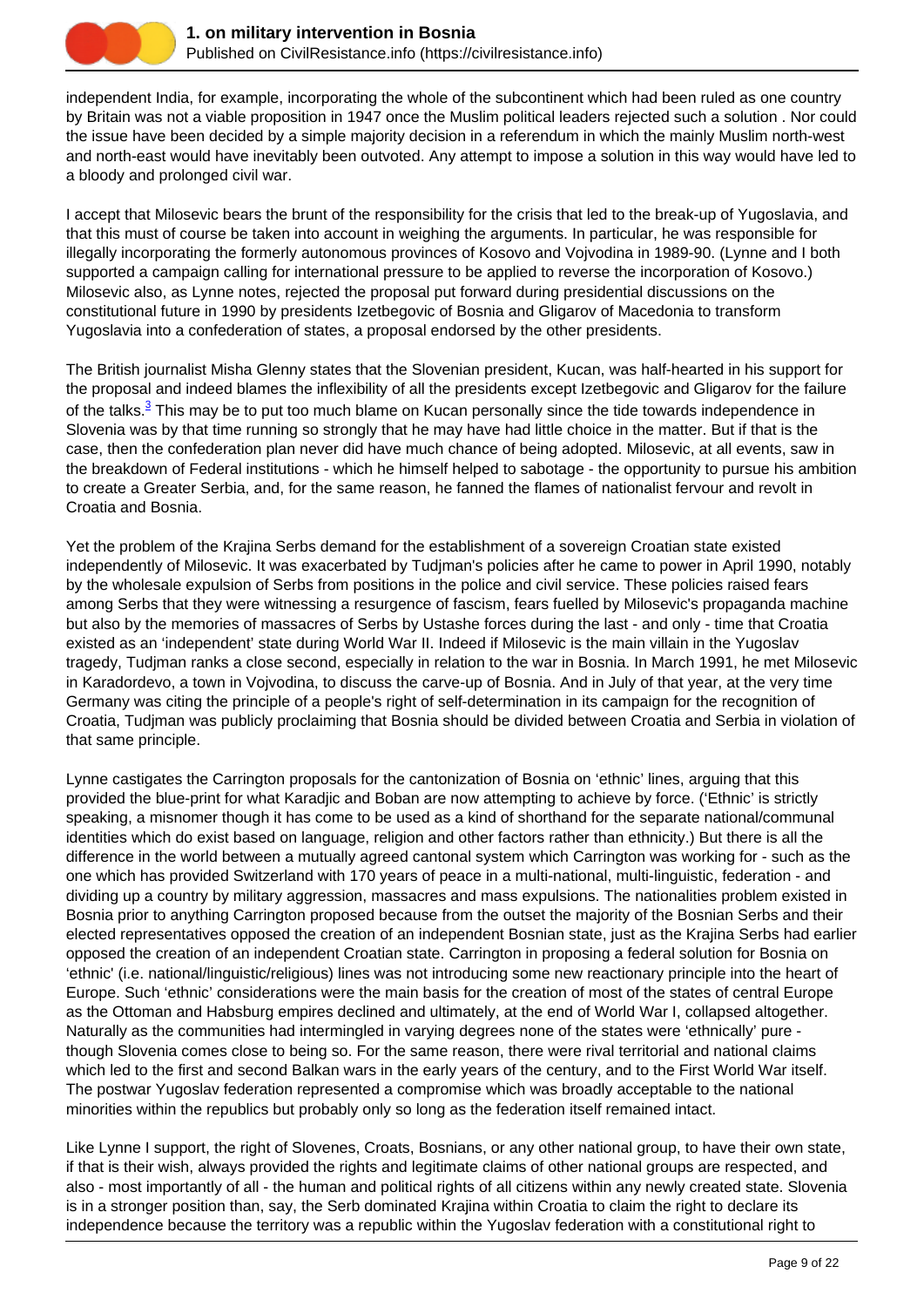

secede. Nevertheless I do not see how Lynne can proclaim the absolute right of Slovenes to break away from the Yugoslav federation and declare their sovereign independence while maintaining - as she appears to do - that Serbs and Croats in Bosnia have no right even to the limited form of self-determination represented by autonomous areas or cantons within a federal structure, and that merely to discuss that approach represents a betrayal and an incitement to ethnic cleansing.

The nationalities problem hardly exists in Slovenia because of its relatively homogeneous population. Unfortunately, however, Slovenia's decision to go for independence precipitated similar moves by Croatia and Bosnia where the problem was critical. Thus while recognising the rights of national groups to self-determination, I have become increasingly aware of the importance - for them and for their neighbours in a given region - of the way in which they stake their claim and go about achieving it. In the spring of 1991 when I indicated to a colleague my sympathy for Slovenian claims to independence, he said if this were to occur it would totally de-stabilise the region and lead to war. I hoped and believed he was wrong. Unfortunately, he was not. I now wonder - and it is purely hindsight on my part - whether it might not have been wiser for Slovenia, Croatia and the other republics to have continued to press and work for the confederal solution which Milosevic was obstructing (and to which the presidents of both Slovenia and Croatia, if Glenny is correct, gave only half-hearted endorsement), rather than striking out at that point for full independence. Izetbegovic, to his credit, was the most assiduous in pressing for a confederal solution to Yugoslavia's problems, but once Slovenia and Croatia had opted for independence his government felt it had no option but to do the same.

The problem of arriving at a solution based on relative autonomy for the three main 'ethnic' groups is particularly acute in Bosnia because of the way the communities are dispersed. Hence, of course, the drive to create ethnically homogeneous areas through mass expulsions and massacres. However, the Swiss system is precisely designed to allow for the establishment of a patchwork of federated cantons, and permits the creation by plebiscite of new cantons, or for part of an existing canton to join up with a neighbouring one. Thus, by consent, and following several referendums at various levels, including one in the country as a whole, the new canton of Jura was established in 1979. I understand also that there is an established system of mediation to prevent tensions within and between cantons from leading to violence or the imposition of economic sanctions. It is hard, therefore, to see why Lynne is so set against even the exploration of a solution along these lines.

The most disturbing aspect, indeed, of Lynne's piece is that she does not indicate, except negatively, what political solution she favours in Bosnia-Herzegovina. If there is large-scale military intervention, what political goals will it be seeking to achieve? She 'rejects the peace process in its current form' (the Owen-Stoltenberg approach), arguing that the 'ethnic' solution being imposed on Bosnia 'will be a source of endless war.' She criticises the Helsinki Citizens Assembly campaign for UN protected areas - though I am not clear whether she is against the proposal as such or is simply critical of the HCA's approach to it and in particular its vagueness about how it might be implemented. She also states that 'some now propose [Bosnia's] complete abolition through the imposition of a protectorate by force' and - understandably - rejects that. But if she is referring to the proposal emanating from the HCA, she seriously misrepresents it. The proposal, as presented by Mary Kaldor, Jeanette Buirski, and Mient Jan Faber, is for a UN Transitional Authority for Bosnia established with the consent of the Bosnian government and of Bosnian Serbs and Croats, and aimed at restoring full Bosnian sovereignty as soon as possible.<sup>4</sup> (I can't myself see the Bosnian Serbs and Croats consenting to such a plan, but that's a separate issue.)

Lynne proposes that an international force in Bosnia should act, within prescribed limits, under Bosnian government control. This seems to imply that it would be the instrument for the realisation of the Bosnian government's political aims, namely the restoration of its full control over all those areas within Bosnia-Herzegovina now controlled by Serb and Croat forces and militias. Is that what she is proposing? If so, it is quite unrealistic for her to cherish and hold out the hope that such an intervention and show of force 'might be sufficient to bring about a cease-fire immediately with no further loss of life.' Moreover the type of defensive, non-provocative military operation by which General Philippe Morillon successfully defended Srebrenica last spring - which Lynne refers to would be quite beside the point. The intervening force would be engaged in a major strategic offensive. And if the UN took on such a commitment in Bosnia, it is hard to see how it could refuse to put a similar force at the disposal of the Croatian government to restore that country's territorial integrity.

The peace movement has been uncertain and divided over what to say or do about Bosnia, but, whatever about the Campaign for Nuclear Disarmament in Britain, organisations like the HCA, WRI, and IFOR have not ignored it and have been prepared to shift away from long held positions in exploring possible solutions. That does not represent moral failure but a careful response to a complex and intractable problem which most of us - certainly including me - knew little about when the war started. Some of Lynne's comments on WRI/IFOR, the HCA and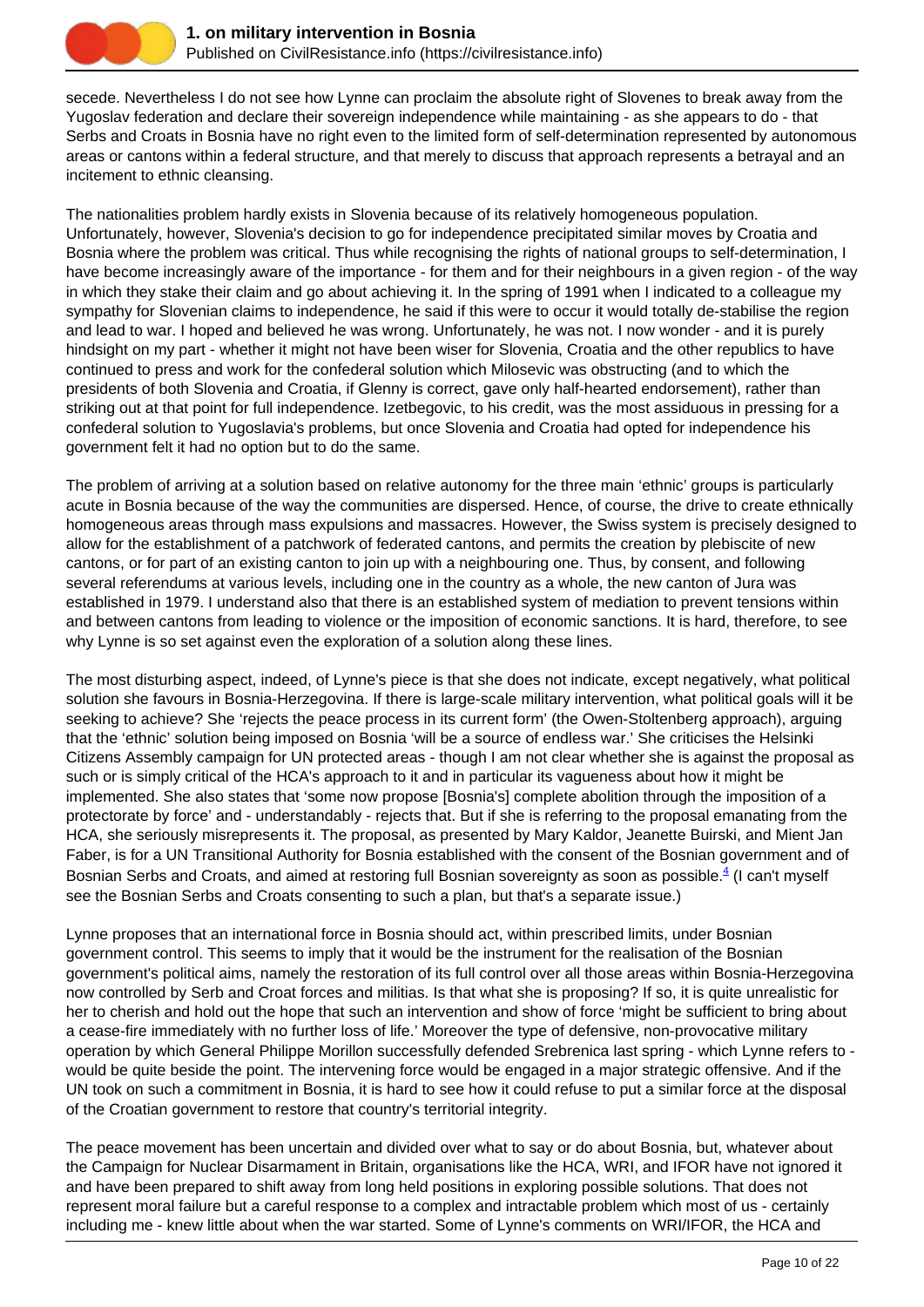

Edward Thompson presuppose that she has a solution which would bring an immediate end to the killing and which they are ignoring. But the solutions she proposes are quite as fraught with ambiguity and danger as those she criticises. Nor does a reluctance or unwillingness to sanction military intervention imply that Edward Thompson or WRI, or any section of the peace movement, thinks that 'the current flattening [of villages] and civilian losses should be allowed to continue' in Bosnia - any more than in Angola, Armenia, East-Timor, Iraq and other places. The question is how best to bring the slaughter to a halt rather than creating even more havoc and bloodshed.

I agree with some of Lynne's criticisms of Western failures and misjudgments in relation to Bosnia, in particular its failure to respond positively to Izetbegovic's proposal to transform the Yugoslav National Army (JNA) from a conscript to a volunteer force. I am less certain about others, including, for reasons noted earlier, her criticisms of the Carrington plan. It is not true to say that the West made no efforts at all to promote democratisation or respect for human rights. The EC laid down as a condition for the recognition of emergent independent states in former Yugoslavia that they should guarantee democratic rights for all citizens. It failed to follow this through in the case of Croatia, in part at least because of the pressure exerted by German recognition in December 1991. However, if I understand Lynne's position correctly, she is not opposed to the EC's decision to recognize Croatia when it did. She also dismisses too easily Edward Thompson's criticism of Germany's role in this matter. It is true that by the time Germany formally recognized Croatia the war had been going on for about six-months. But Germany had been actively campaigning for recognition to be granted much earlier than this - including back in July 1991 when Tudjman of Croatia and Milosevic of Serbia had made clear their intention of carving up most of Bosnia between them.

Finally, on this point, it is setting the UN a godlike task to demand of it that it should know precisely how and when to intervene in a diplomatic, political or military sense in every crisis or incipient crisis all over the world, especially if one is to count any decision not to act as a form of intervention in favour of the status quo. Frequently it is far from self-evident what the effect of a given course of action will be and it may remain a matter of conjecture afterwards what the effect of a different approach would have been.

I remain uncertain in my own mind as to what should be done. A few of months ago I inclined to the view that the Bosnian government might do worse than accept the Owen/Stoltenberg proposals, or some modified version of them. This would have been a bitter pill for it to swallow and would have meant rewarding both Serbian and Croatian aggression. However, the longer the war went on, the worse the situation of the Bosnian government, and the Muslim population as a whole, was getting. Moreover, it was quite clear that the re-establishment of a unified Bosnian state with a single central authority was simply not going to happen, however long the war continued.

Subsequently the situation has changed again to some extent, with the focus of the war shifting for a time to Central Bosnia, and with Bosnian forces making significant territorial gains at the expense of Croats - and incidentally carrying out some ruthless 'ethnic cleansing' on their own account. Even so, assuming that the Bosnian government has control of its forces in the field, there is still a case for it to accept a settlement along the lines of the Owen-Stoltenberg proposals.

This would not represent a just solution. But it might - just - be an acceptable one provided the UN insists that Bosnia-Herzegovina, within its pre-war boundaries, remains a member state of the UN, and that the international community is prepared to invest in a major re-construction programme, and exert continuing pressure on all parties, and at all levels of government and administration, to observe the human and political rights of all citizens, including the right of those who have been forced out of their homes to return or be given compensation.<sup>5</sup> (One ominous recent developments has been a statement by David Owen conceding the possibility that parts of Bosnia might be annexed respectively by Serbia and Croatia. This represents a disgraceful retreat. The UN might not be willing or able to impose a solution by military force, but it could at least insist that there will be no international recognition of annexations achieved by military aggression.)

Democracy and human rights are in the final analysis more important than state boundaries as such, and this is an area where outside pressure and inducement can make an effective contribution over time. Moreover, transnational economic and legal structures - such as the EC, for all its faults - can contribute to making national boundaries less important. Meanwhile, too, non-governmental organisations inside and outside the states of former Yugoslavia have a vital contribution to make to the struggle for human rights and the task of reconstruction and reconciliation.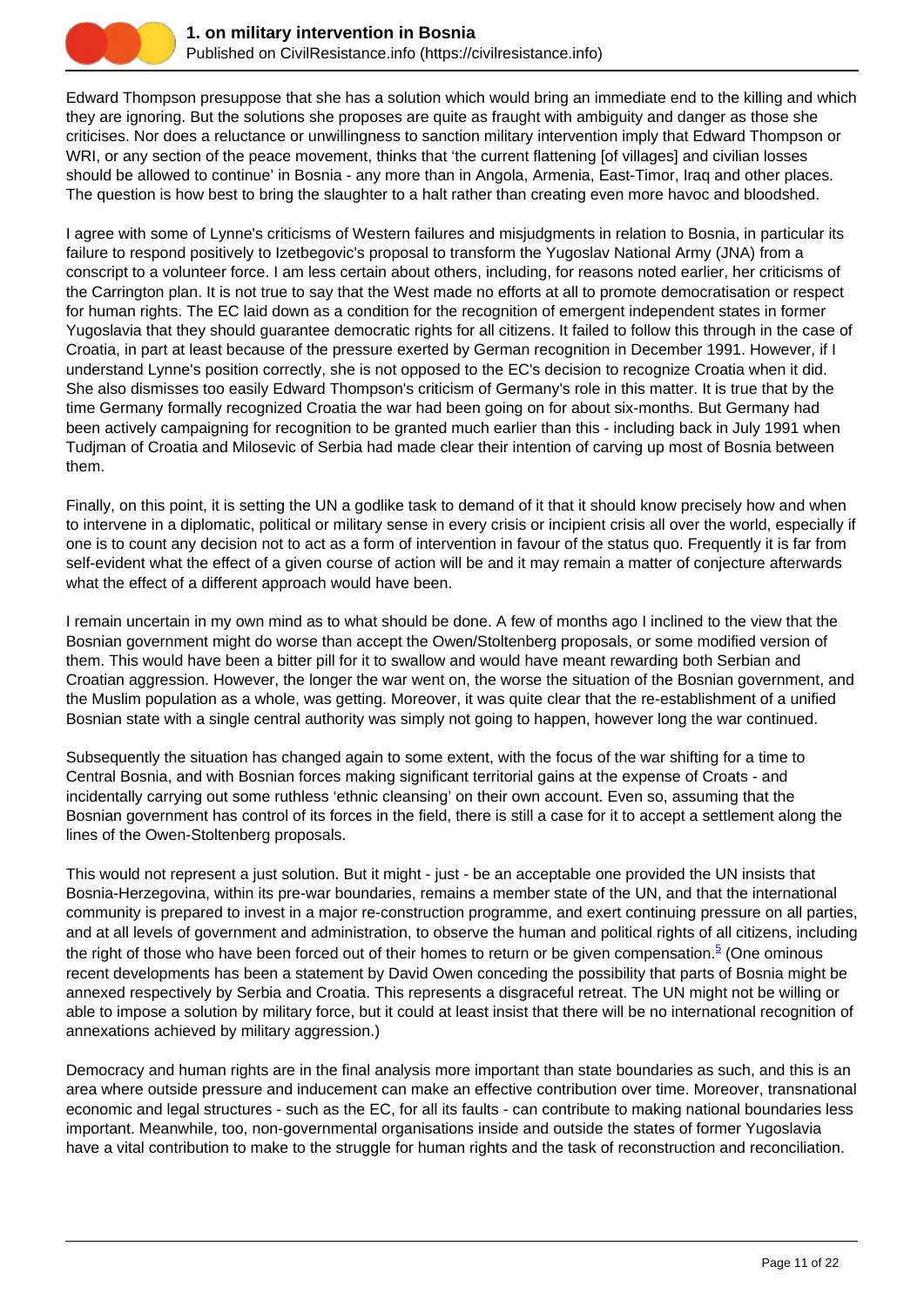# **NARP Discussions**

#### **The Challenge to Pacifism and Nonviolence**

Several people noted the relevance of the debate to our work. Christina said she felt for Lynne when she said at the beginning that she had gone through draft after draft of her article and torn them up in despair. No-one, Christina said, had been able to come up with detailed proposals for tackling the situation in a nonviolent way. She wondered also to what extent the discussion had been overtaken by events. NATO had resorted to a limited use of force and this had not as yet led to escalation.

Walter Stein's commented (via Michael as he could not attend the meeting himself) that he was sympathetic to some of Lynne's points, though he thought she tended to overstate her argument. If you took away the overstatement, there were points of substance there. He felt that the situation had changed radically from the period of the Cold War when a kind of pragmatic commitment to nonviolence was justified because of the strategic situation. At that time the use of military force carried with it the immediate risk of escalation to nuclear war. Given that, there was an overlap between the ideological and pragmatic commitment to nonviolence. But today, although the nuclear threat had not disappeared, there was not the same immediate danger of escalation - for example in Bosnia. It was not enough, either, to state in general terms that intervention was sometimes justified; one had to spell out in detail what military action one was prepared to support. The grounds for opposing military action in situations like Bosnia could be a) that it was likely to lead to an even more disastrous war or b) that there was a feasible nonviolent alternative. Western military intervention in the Baltic states of Lithuania, Latvia, and Estonia after World War II would very probably have led a third world war and it was right on those grounds to oppose it even though one did not have a nonviolent alternative. In other circumstances one had an obligation, as Lynne argued, to spell out concretely a nonviolent alternative if one was going to oppose military intervention.

Andrew said he thought Lynne was looking for the 'grand slam' that would solve the whole problem and end the killing. He thought that we in this group would support such a solution if we thought it existed - even if it involved the use of military force. But we had to take on board the fact that there is no such grand slam solution - not a nonviolent one, and not a violent one either. In that sense what one needed to be looking at were those smaller things that made some difference. He added that there were situations - as for instance in the Israeli-Palestinian conflict - where a completely just peace was no longer historically feasible. We had to talk about a workable peace. Demanding a just peace in those situations as a kind of nationalist rhetoric was not conducive to peacemaking in any way. Obviously people who put forward that demand had a point which needed to be borne in mind all the time when people had suffered historically, but the ideal solution was sometimes not a possibility.

Christina said the recent military action did seem to have marked a turning point in Bosnia. The question this raised for her was whether it would have been better for NATO/UN to have taken such action in 1992..Andrew thought the circumstances were now different in that the Serbs had more to give away. Howard said there were many other non-military things which could have been done earlier. You could say that if Mitterrand wasn't the only head of state to have visited Sarajevo, if the UN commanders had acted earlier as Morillon had done in Srebrenica last summer, and so forth, the situation might not have deteriorated in the way it had. Bob said he did not think we were making any grand ideological claims for the effectiveness of nonviolence in all situations. One wanted to see nonviolent intervention where this was possible; where it was not he would tend to withdraw. Andrew said that although nonviolence was for him a personal commitment akin to religious faith, we should recognize that we would not get very far in discovering how nonviolence could be more effective without studying each individual situation.

## Who should intervene

Lynne, in discussing a new model for intervention, had argued that an international force should comprise of troops supplied only by states which themselves abided by international law. Howard commented that this raised a fundamental point about who was a legitimate intervener in any situation. One should not judge the situation simply in terms of what was happening in Bosnia, one should judge it in terms of what was happening in the world. Thus, given the dirty war that the Turkish army was fighting against the Kurds, it should not be given a shred of legitimacy by being allowed to participate in the UN operation in Bosnia. One could make very similar points about most armies. However, he did think that the recent military intervention had been effective. This was the first time there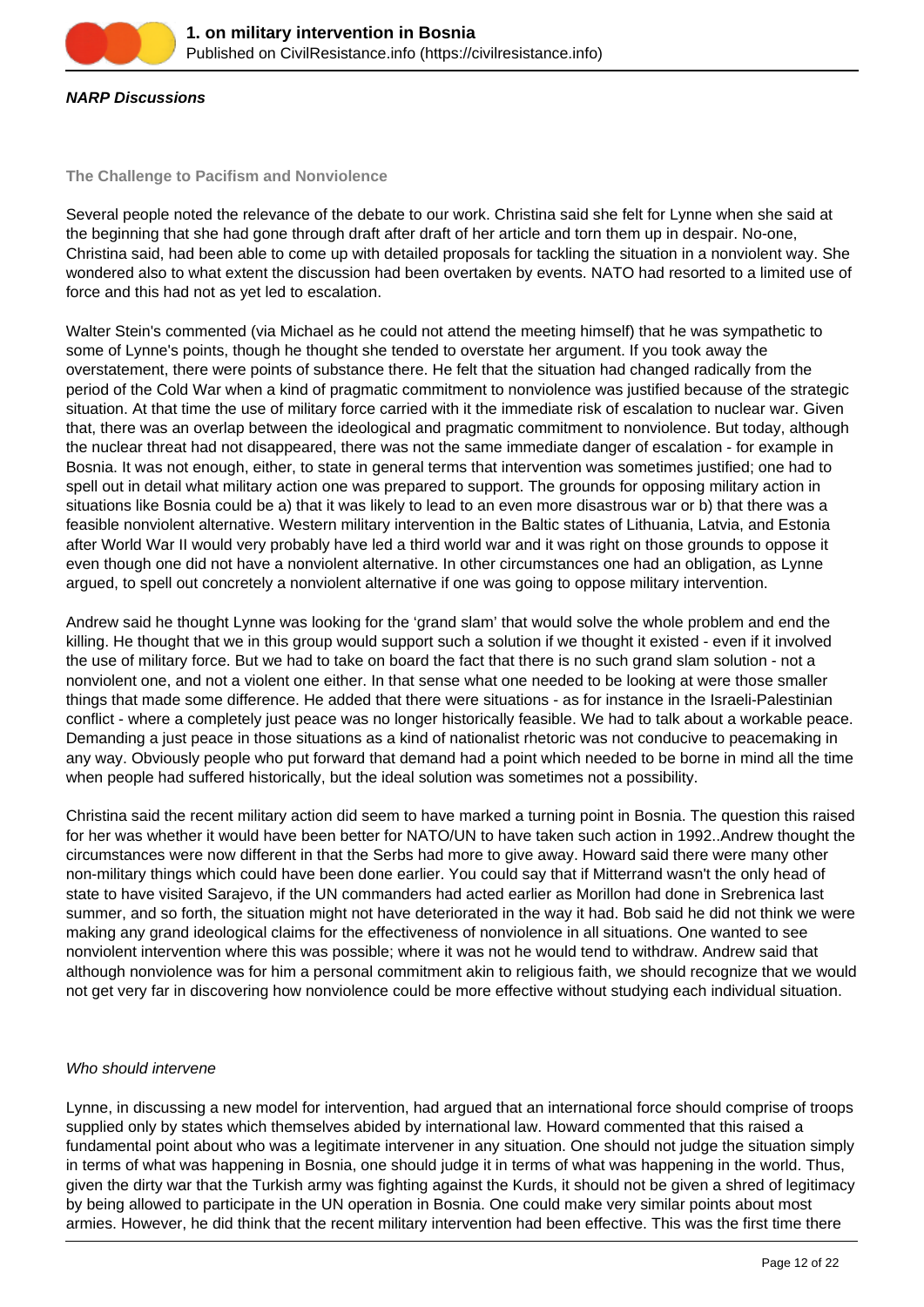

had been a moderately consistent policy over Bosnia. For instance, only Libya had set up an embassy in Sarajevo. Previously Owen had been told to go naked into the conference chamber. When he came up with a peace proposal, the response from the various governments was that it was completely unacceptable and yet they were not prepared to do anything to change the situation and put pressure on the Serbs.

Bob said that even Rose's efforts were very limited in extent and geared to assisting the humanitarian effort. But if the UN intervention in Sarajevo were successful, the Bosnian government was not going to be satisfied at that. There was a tendency for people who felt powerless in the face of a situation like that in Bosnia to hope for some intervention from somewhere which would solve the problem. Generally this was wished onto the UN. However, most of the time it was quite unrealistic. His 'knee jerk' reaction was to say that it was not going to work so one should not go for that option. And yet, as Howard was very honestly recognizing, in limited circumstances, and when handled in a careful and strategic way, outside military intervention could be effective.

Howard said the Bosnian government had wanted world military intervention since April 1992. At that time you didn't need the strike forces. If you had had, at the moment Bosnia declared independence, a significant international presence - even if only a presence of the kind that now exists in Macedonia - the situation would not have developed as it had done. The Bosnian government hinged its whole strategy on getting UN or NATO military intervention, but it had proved a disastrous miscalculation. It was mainly CNN that had managed to produce a military response through its coverage of the market massacre. Also over the past couple of years all the US liberal press had been pouring out articles supporting intervention and arming the Bosnians.

#### Constitutional Possibilities

On constitutional possibilities, Michael said that the limited agreement brokered by the Americans between the Bosnian and Croatian governments involved the establishment of cantons. A Guardian correspondent described it as a constitutional arrangement that borrowed from both the Swiss and Belgian models. He was not clear why commentators were treating this as totally different in principle to what Owen, Stoltenberg, Vance - and before them Carrington - had been trying to broker. If the agreement held, there would be cantonization and a federal structure within Bosnia, and possibly a confederal structure with Croatia. Some kind of federal structure had always seemed to him to be the only way out of the impasse, rather than attempting to create an independent centralised Bosnian state.

Andrew suggested that if the Bosnian government had not attempted to set up an independent state when a third of its population refused to take part in the referendum on independence, the disaster might have been averted.

## International Sanctions

Michael reported that Walter had raised the issue of sanctions, and noted that they hadn't been effective against Serbia; there was indeed evidence that they had been counterproductive. This rather undermined the strategy we had discussed in earlier group meetings where civil resistance undertaken internally against aggression was viewed, in part at least, as a way of triggering international pressure, mainly in the form of sanctions. One of the interesting comparative studies we might undertake would be between the effect of sanctions in South Africa and Serbia, to uncover why they had apparently had a positive effect in the former but seemed to have been largely counter-productive in Serbia.

Bob said that a few years ago one would have been hard-pressed to claim that the sanctions against South Africa were politically effective. Perhaps over a longer term sanctions would also prove effective against Serbia. Howard said that there had been no calls internally within Serbia for sanctions, whereas in South Africa the main opposition organisations had supported them, and indeed Archbishop Tutu had said that sanctions were the last hope of avoiding a bloodbath. In Serbia, sanctions had consolidated the Milosevic gangsterism. Andrew said that this was an appropriate area for us to be considering and that there were a number of books and studies on the issue of sanctions to which we could refer. According to the Financial Times, the real hurt to the South African economy came from disinvestment; there was just no influx of capital for development. We might make the question of sanctions the topic for a future meeting with someone introducing it and referring to the findings of various studies. Michael said that although sanctions had not worked against Serbia, several commentators had suggested that the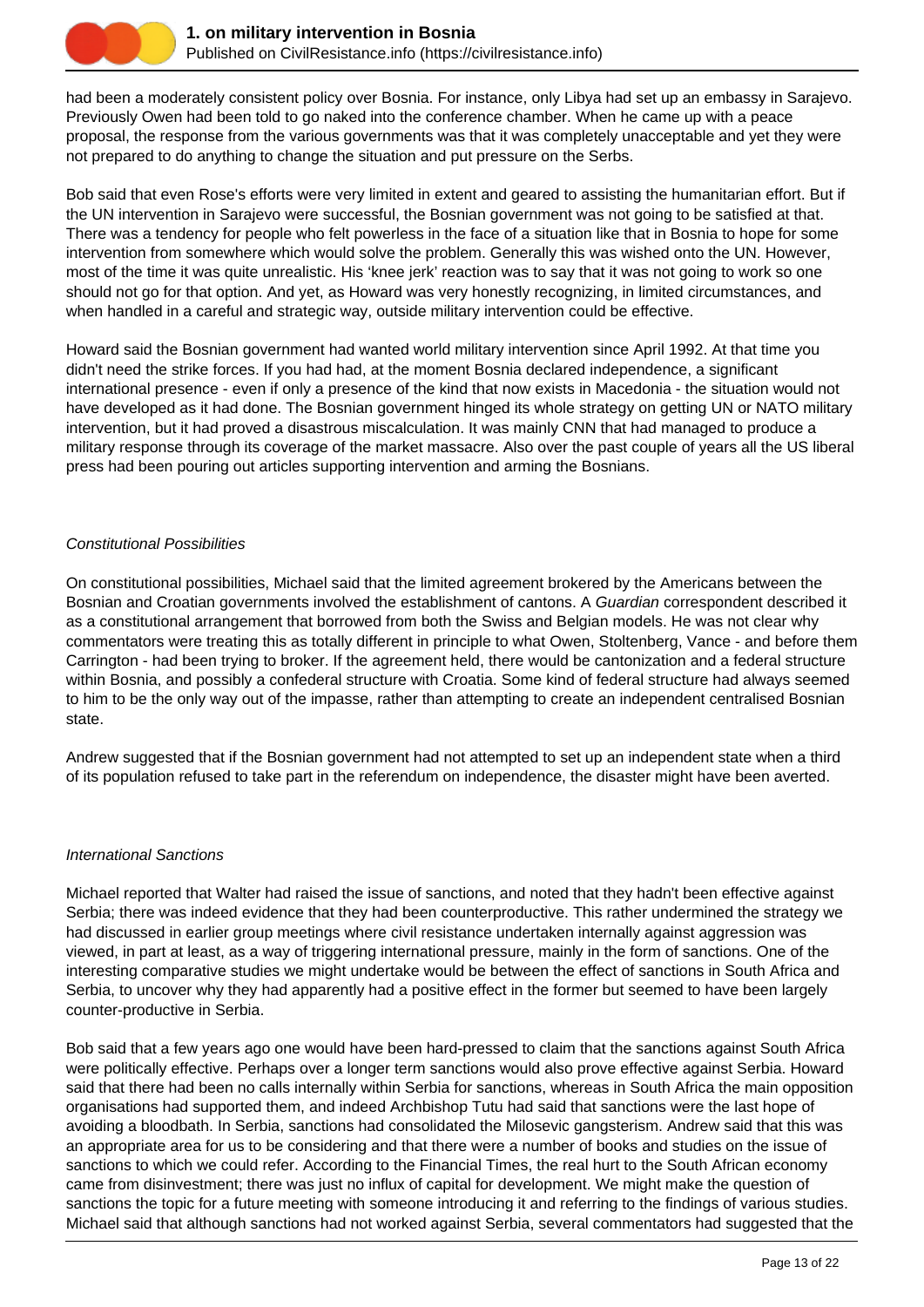

threat of extending the sanctions to Croatia had been a significant factor in getting its government to sign up the recent accord with Bosnia.

Howard said the application of sanctions had been totally mismanaged. For example, the US had been using sanctions as a means of denying a green card to Kosovo Albanian university lecturers. There was an inconsistency and a failure to think through consequences at all sorts of levels.

#### Subsequent discussion of nonviolence and pacifism.

At a meeting in September 1994, Walter Stein returned to the issue of violence/nonviolence. Below is an extract from the minutes of that meeting:

Walter said that the question which particularly interested him, was the scope of nonviolent action, especially strategic nonviolence. He did not think anything had changed dramatically in the last few years as far as the use of nonviolent methods in internal situations was concerned. But things looked very different now for strategic nonviolence from four or five years ago. Eventually one of the things we should aim at was to define for ourselves what areas of application nonviolent action realistically had as of now. He was thinking especially of situations such as Bosnia and Rwanda. What was the conceptual situation of nonviolence in relation to issues of that kind? To put it another way, what was the status of traditional pacifism today, if by pacifism we meant an ideological commitment to nonviolence in all circumstances? The pay off of this was that if you concluded that you could not apply nonviolence in all such situations, you incurred an intellectual and moral responsibility to answer the question of what in each situation ought to be done. For a traditional, ideological pacifist the question answered itself: you didn't do anything if a nonviolent intervention was not possible. By confronting the problem you opened up the possibility of a more empirical, as opposed to an a priori, approach to the ethics of intervention, and of defining the type of intervention which you were willing to advocate or tolerate - rather than contracting out of because it didn't fit into a pacifist ideology.

Howard said he was somewhat resistant to raising questions about fundamental belief systems because it was so difficult to change them. There were alternative ways of posing questions which could be fruitful. One proposal that War Resisters' International was hoping to implement the following year was to get people involved in armed struggle movements to a consultation to consider the question of what they hoped to gain by armed struggle that they felt they could not get without resort to arms. In Northern Ireland the IRA had finally decided to declare a cease-fire, something which Martin McGuinness and Gerry Adams had wanted to do for a long time. They had had to engineer the situation so as to get their organisation to accept that point of view. In South Africa, people no longer had to hide behind the old rhetoric and could actually talk about trying to get out of the trap of warfare and armed struggle. Debates that hinged around something like a commitment to pacifism were difficult to take anywhere. He would not deny certain successes for military action, such as that of General Rose in Sarajevo earlier in the year. But in all these situations you had to be looking for the question that would open up room for manoeuvre between people. One reason that he personally would never advocate military action was that you would be initiating something which you could not reverse. Consequently he had to find smaller things to do in such situations.

Walter said that the last point could be an interesting contribution to the debate. Howard had given a major rationale of his position. He said he took the point, too, about the risk of sterile confrontations if you made a topic too overtly ideological. However, it could with luck have the opposite effect in the sense of helping to bridge the intellectual gap between the pacifist and what he would term the 'peaceseeker'. In the first world war pacifism was relevant in an obvious and undiluted way that was not true of the Second World War, or of the situation today. During the Cold War period he considered himself a nuclear pacifist - which meant not merely that you would not support nuclear war, but also that you ruled out any form of action which was likely to end in a nuclear war. And, in the Cold War context, this meant any major military action because escalation was built into the situation. Thus in practice it was possible for peaceseekers and pacifists to collaborate closely. Assuming that one were now to agree empirically that there were some situations where it was necessary to sanction violence, or at any rate to tolerate with understanding its endorsement by non-pacifists, you might actually make what was most essential to the pacifist communicable to non-pacifists, and to a wider public. And pacifists themselves, if they accepted it was the case that there were conflicts, such as that in Rwanda, where a completely nonviolent kind of intervention wasn't possible, might want to add a footnote at least to their normal categories.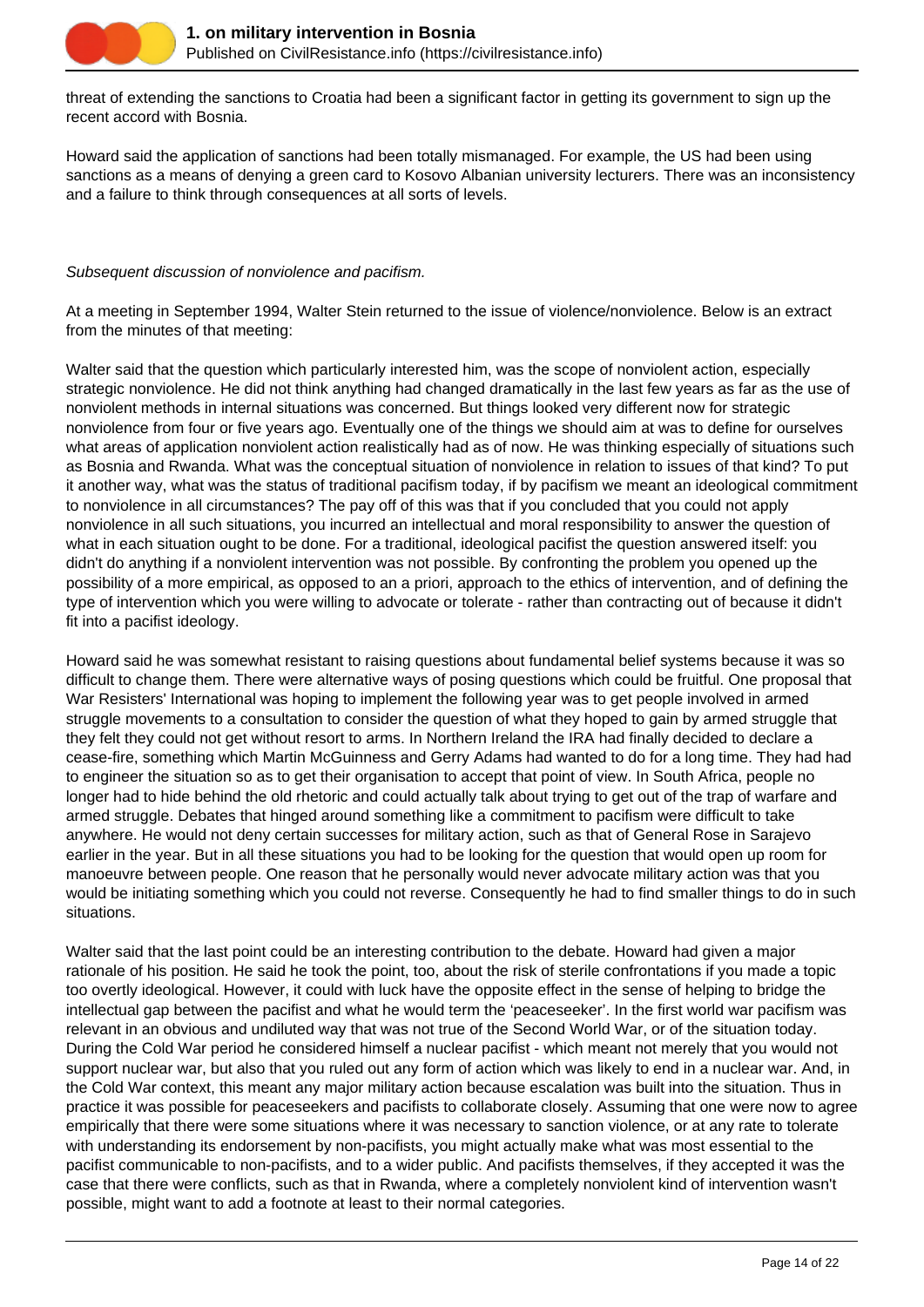

## **Text of Lynne Jones' response to Michael Randle**, published in Peace & Democracy News, Summer 1994

#### **Upholding the rule of law**

I want to start with a domestic analogy: I would like to live in a world where men do not beat up women, but while they do I want to be able to get an injunction from the courts to keep a violent partner out of my house. If he breaks it, I can at present summon the police to get rid of him. This does not give the police the right to occupy my house or take over my finances. Biased and corrupt as the judiciary and police in this country are, I do not at present want either abolished, I want them reformed. And I want the continued protection of the law.

Similarly, while I would like to live in a cooperative, culturally diverse, equitable and peaceful global community without borders, until it exists I would like the relations between the state in which I live and other states to be governed by a just system of international law. The debate for me is not about intervention or not, it is about whether we are committed to upholding the rule of law and whether we can acknowledge and act upon our responsibility to provide assistance to those who suffer when those laws are broken.

As Branka Magas makes clear in the winter 1993-94 issue of Peace & Democracy News, international law pertaining to the situation in Bosnia is quite clear. Article 51 of the UN Charter gives Bosnia the right as a recognised state to self defence and to call for assistance when subject to aggression. The genocide convention mandates its signatories (which include Britain and the US) to prevent and punish the crime of genocide and the World Court has agreed (April 1993) that Serbia has a prima facie case to answer on this issue. In addition, Security Council resolutions constantly reaffirmed the sovereignty, territorial integrity and political independence of the Republic of Bosnia- Herzegovina; identified Serbia as the main aggressor; condemned ethnic cleansing; called for the lifting of sieges of Bosnian towns; and declared the creation of safe havens which should be ' free from armed attacks and from any other hostile act' and demanded 'any necessary measures to respect these safe areas'. (Resolution 824, May 6, 1993.)

#### **Reverberations**

It is the failure to uphold these laws that I find one of the most terrifying aspects of this situation. And in the reverberations from the CIS states to Rwanda and Angola. For if we tear up the rules of a game in which we ourselves are one of the participants what protection is there for us in the future? It is now open season for anyone with enough Kalashnikovs, howitzers, SAM missiles, nuclear or chemical weapons, take your choice, to intervene wherever and whenever they like and commit the crime of genocide with impunity.

There seems to be a generally held view that one must be for or against intervention 'in principle', and that support for intervention in one situation must mean support for it in others. Secondly there is an assumption that there is a clear and easy distinction to be made between military and non-military intervention. And thirdly that there is a truly neutral, do-nothing, position which sends no signals and has no political or military effects.

To my mind to be for or against intervention is not a principled position in the way that to be for or against genocide, human rights, torture, sexual discrimination or slavery are. Intervention is a tactic to be used or abjured in order to achieve certain principled goals. Thus there can be no hope of consistency because the political, social and psychological context will differ in every case. The consideration as to whether to intervene must depend upon judgement (and it can only be a judgement) about this context and the consequences of both action and inaction. Thus in East Timor for example, the initial response in 1975 should have been to protest both the military intervention/ invasion by Indonesia and the political signals of non?intervention by the US, Britain, and Australia that allowed it to happen. Then to demand an end to another kind of military intervention ? arms sales, that have made continuing occupation possible and called for political intervention in the form of trade sanctions, particularly against receiving stolen goods in the form of East Timor oil. None of these things have happened and it could still be that a consistent and firm application of these measures would force Indonesia to comply with UN resolutions and force it to allow the investigation of human rights abuses and war crimes.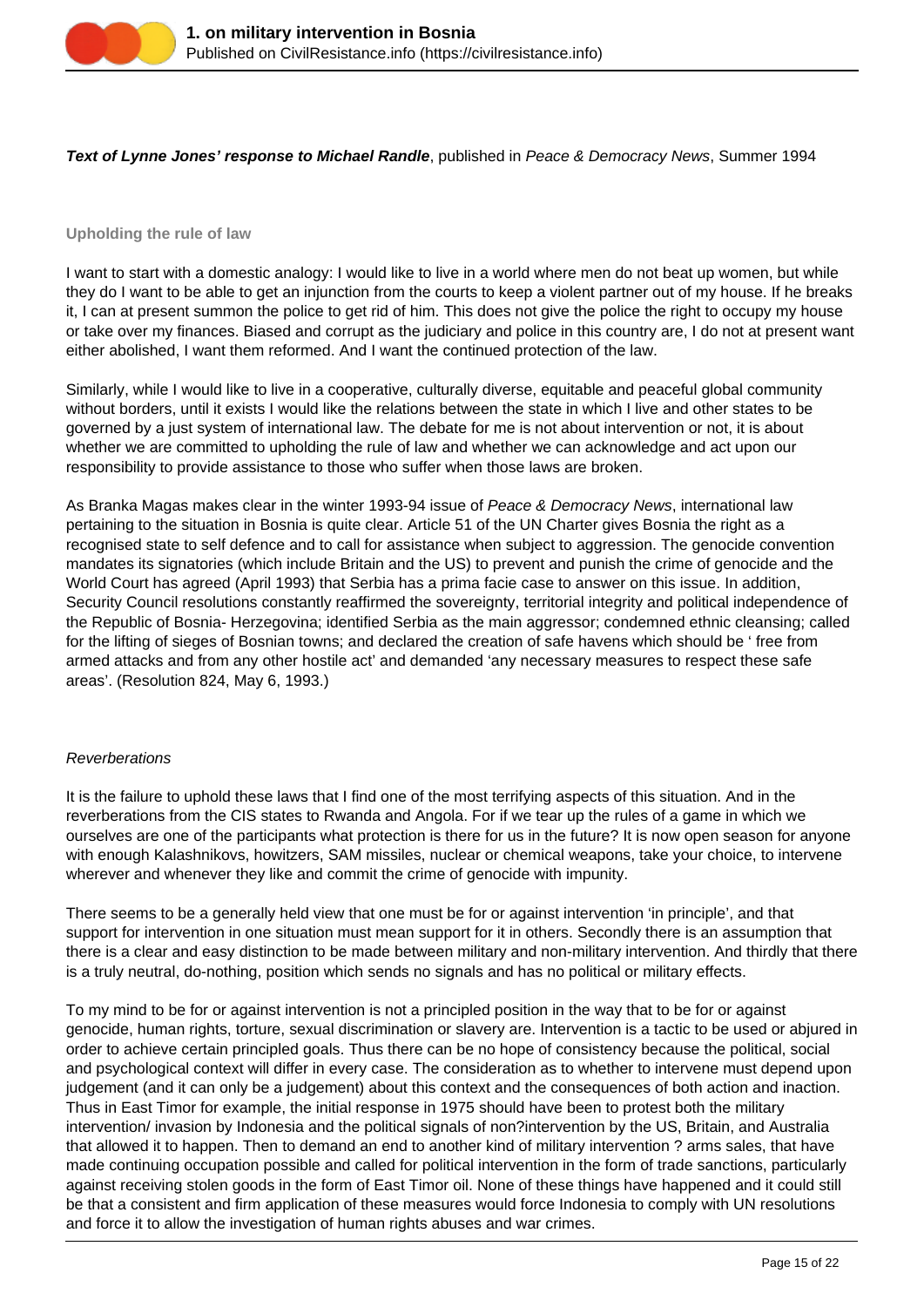

## Naive and Unrealistic

I hold to my point that in the global village in which we now live deliberate and less deliberate intervention goes on all the time, and I agree with Shalom [one of the other contributors to the debate in Peace & Democracy] that the military ones are mostly bad (arms sales and occupations), although I wonder if he includes U.S. intervention in the Second World War in this category? And l agree with Randle that most are self?interested. But I actually think a general call to stop intervention is simply naive and unrealistic and sends a political signal of indifference and isolationism that is extremely dangerous. Moreover there is no evidence that it is easier to achieve than attempting to show how good interventions might in the long term serve self?interest.

In the former Yugoslavia the opportunities to promote political interventions and actively oppose bad ones were repeatedly missed. The most significant was not the question of recognition of Croatia. This was a side issue to the main one of whether the West continued the attempt to hold on to nonexistent Yugoslavia by allowing the illegally constituted, Serb?dominated federal presidency and all its international representatives to act as though it were the federation, and the Serb?dominated Yugoslav National Army (JNA) to act as if it were a disinterested armed force instead of a major player on the Serbian side. In the ceasefire proposal made by leading intellectuals from the region in November 1991 for which many of us campaigned, the call was for delegalization and demilitarization of the federation and a moratorium on independence. This would have reduced Serbia to what it was, an equal partner in negotiations to all other constitutive parts of the former Federation and might have nipped the plans for territorial acquisition in the bud.

What has followed in Bosnia is not a benign policy of inaction and disaster relief as Randle suggests but a mixture of politico/ military interventions of the worst kind: in particular the continuation of an illegal arms embargo against the Bosnian state that knowingly gave enormous military advantage to the aggressor; a succession of unfulfilled military threats that reinforced Serb and later Croat beliefs in invulnerability; the imposition of partition plans that rewarded territorial aggression and fuelled ethnic cleansing (I will come back to this point below); the imposition of sanctions on Serbia against the advice of the Serbian democratic opposition, many of whom argued that military intervention would be more effective, punish the right people and cause less suffering; and the use of humanitarian aid as a deliberate policy to reframe the conflict as some kind of natural disaster, divert public opinion from its political origins and which, through the use of troops merely to police the convoys that had to stand by while atrocities occurred in front of them, sent a clear political message that such acts could be tolerated. The political nature of humanitarian aid has been made quite clear by the repeated threat of withdrawal, now that much of the population depends upon it, in order to force the Bosnian government into submission. The reason that many of us involved in the region for a long period argued for military intervention was that we made a psychological and political judgement that the Serbs would respond to such pressure. The evidence over the last two years shows that the Serbs have only made concessions when frightened of action by the international community. Recent evidence is that the credible threat of force did result in a real ceasefire and reduction in the killing, and the creation of a non?ethnic federal Muslim?Croat state that could be a sign of hope for the future. What followed in Gorazde is the result of 'a military intervention against military intervention' as Christopher Hitchens eloquently expressed it at a recent Campaign for Peace and Democracy conference. The Pentagon statement in the first week of April that there would be 'no air strikes' was an open invitation to the Serbs to attack Gorazde and the West's unskilled and feeble response ? the worst of all possible combinations ? a half?hearted use of force in conjunction with pleading for ceasefires and negotiations from those who, as President Clinton says, lie and mislead and engage in 'flagrant aggression and inhumane actions.' (International Herald Tribune, 'US Renews Call for Diplomacy in Bosnia,' Paul F. Horitz, April 19, 1994.)

Randle argues that anyone proposing intervention must be committed to seeing it through whatever the cost. He is right but he does not add that making a clear and credible commitment can itself deter escalation (as happened in Sarajevo and Maglaj) whereas uncertainty and vacillation will almost certainly provoke it. Moreover, Randle's recommendations of mediation, humanitarian aid and sanctions has done nothing to prevent and almost certainly contributed to the escalation that has continued unabated for two years. Prior to the NATO ultimatum and Sarajevo ceasefire there already was full?scale war. CSCE missions had been removed from Kosova and Vojvodina. The Ukraine had at one point used Western indifference as an excuse to hang on to its nuclear weapons; a resurgent nationalist right is gaining strength in Russia. Meanwhile the only agency for global international cooperation that we have ? the UN ? was losing credibility just as the League of Nations did over Ethiopia<sup>6</sup> preluding the Second World War.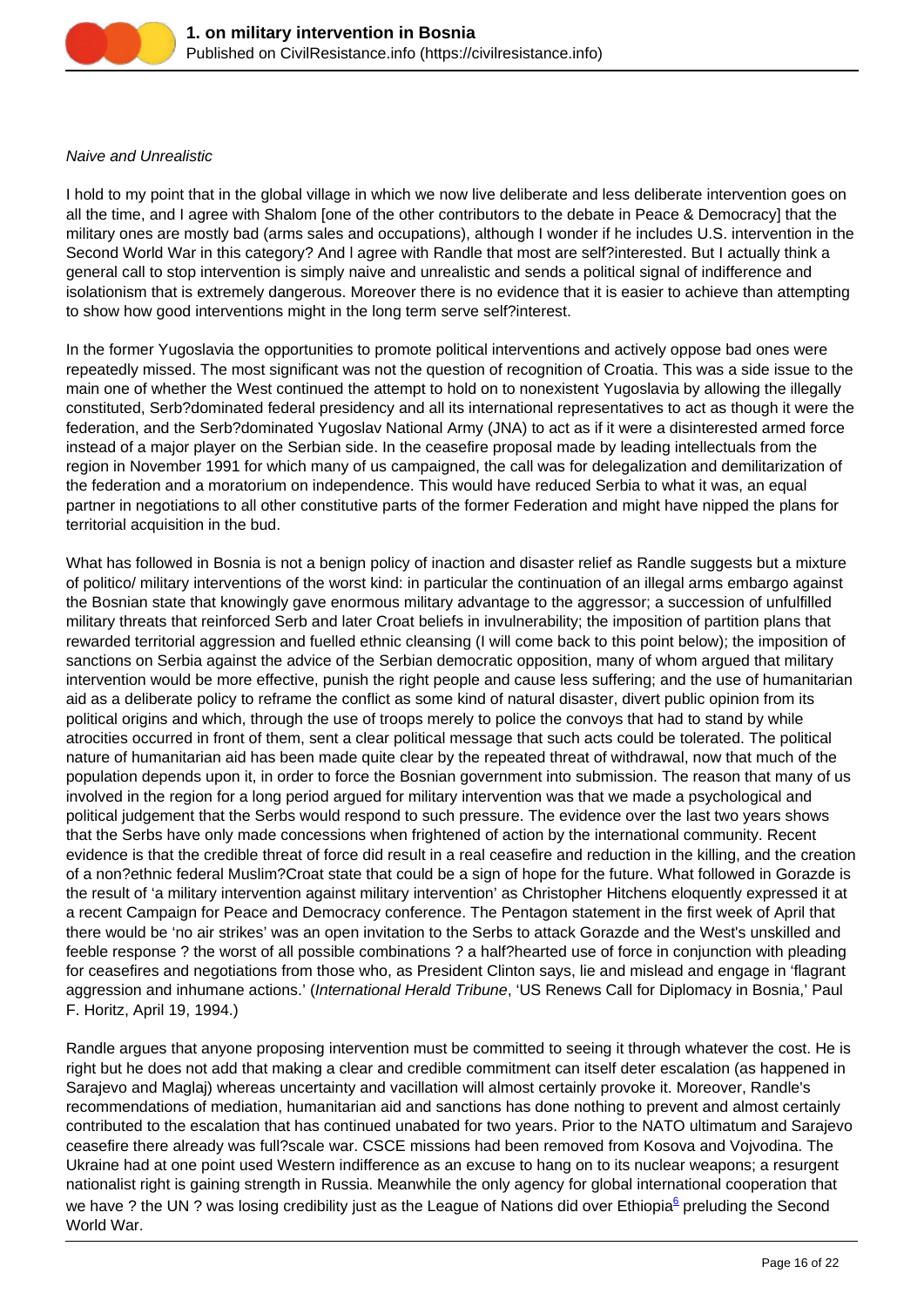

Sometimes it does appear for those of us committed to nonviolence that good means can produce bad ends and bad means can produce good ends. For example, it would appear that the long?term imposition of sanctions on Iraq is anything but nonviolent in its effect and is doing nothing to undermine Saddam or protect Kurds or Marsh Arabs (nor are arbitrary revenge bombings by the US). At this point in time I see no alternative but concerted international action to create properly policed safe havens to save these peoples' lives and what remains of their habitats.

## A Role for Nonviolence

Randle is right to point out that nonviolence does have some role in challenging genocide. The press has recently reported a Croat community refusing to allow their Muslim neighbours to be 'cleansed'. Draft resistance continues on the Serbian side, yet it is difficult to see how these tactics alone can counter those of siege and bombardment. But while what is going on in Bosnia is not the same as the organized attempt at a final solution attempted by the Nazi regime (yet)<sup>Z</sup> there is a great deal more going on than mass deportation. Namely the consistently reported accounts of internment, torture, rape, and summary execution and the systematic destruction of the physical basis of Muslim culture.<sup>8</sup> And the tactics suggested by Randle ? such as public protests and fasts, as he acknowledges, are not the appropriate ones to counter death by siege, that is bombardment, sniper fire and the slow strangulation of starvation, cold and disease.

Moreover given our own governments' failures to take the nonviolent initiatives that could have prevented this war, it seems inappropriate to criticize Bosnian President Alija Izetbegovic for not abjuring military resistance when his own actions prior to the outbreak of war focused on demilitarization, negotiation and conciliation.<sup>9</sup> Firstly by pushing the option of confederation, then by reluctantly agreeing to the cantonization plan and thirdly, by allowing, in the autumn of 1991, the federal army to confiscate the weapons of the Bosnian territorial defence. Given that these weapons were immediately passed on to Serb paramilitary groups, it is not surprising that the more common criticism is rather of his failure to prepare for war. Perhaps lzetbegovic's major mistake was to assume that the West, having recognized Bosnia, would abide by its own rules and give it the support and protection due to a fullyfledged member of the UN when Karadzic reneged on his own commitment to a federal state and declared the Serb republic of Bosnia as a constitutional part of Serbia in April 1992.

What is impressive is that nonviolent resistance has persisted since then carried out by the thousands of citizens who have refused to leave the besieged cities and do their best to maintain the fabric of normal daily life in the most terrifying circumstances. This is exemplified by the 7,000 who braved sniper fire and stood outside the city hospital to donate blood after the bread line massacre, by those who returned to the site of that bombing to sign the book of remembrance, by the insistence on theatres and concerts as grenades fell. However, to assess the value of additional military defence one should look at the experiences of Vukovar, where Croatian civilians were slaughtered after the city fell, or Prijedor where local Muslims decided to offer no resistance and handed over their weapons to the JNA. After Serb paramilitaries entered the area, what followed was the established pattern of terror, arrest, and detention in notorious concentration camps such as Omarska ? rape, torture, summary execution, and deportation. I would argue that it is the military defence of Sarajevo that has protected it from such a fate.

As to whether the conflict is a civil war. There is no clear evidence that 'a substantial section of the population' were opposed to independence, as they did not vote. What is known is that this may well not have been a voluntary boycott. Serb paramilitaries were active prior to the referendum, Ballot boxes were prevented from reaching some communities by barricades, and Federal army planes leafleted communities. $10$  What is also known is that there was not a longstanding nationalities problem in Bosnia prior to recognition. Bosnia was an integrated, rather than plural, society in which the majority in a 1987 census  $?69.6$  percent  $?$  felt that national divisions were harmful.<sup>11</sup> All three national parties were, prior to independence, able to form a governing coalition and citizens had equal civic rights. And however one defines Serbian orchestrated and JNA aggression prior to independence,<sup>12</sup> once the international community had recognized Bosnia, it was entitled to its legal rights, as I argue above. And blaming the victims for provocation seems rather like blaming a rape victim for walking alone at night ? provocation or not, both rape victim and small, new independent states are entitled to the protection of the law. It is in our own interest to provide it.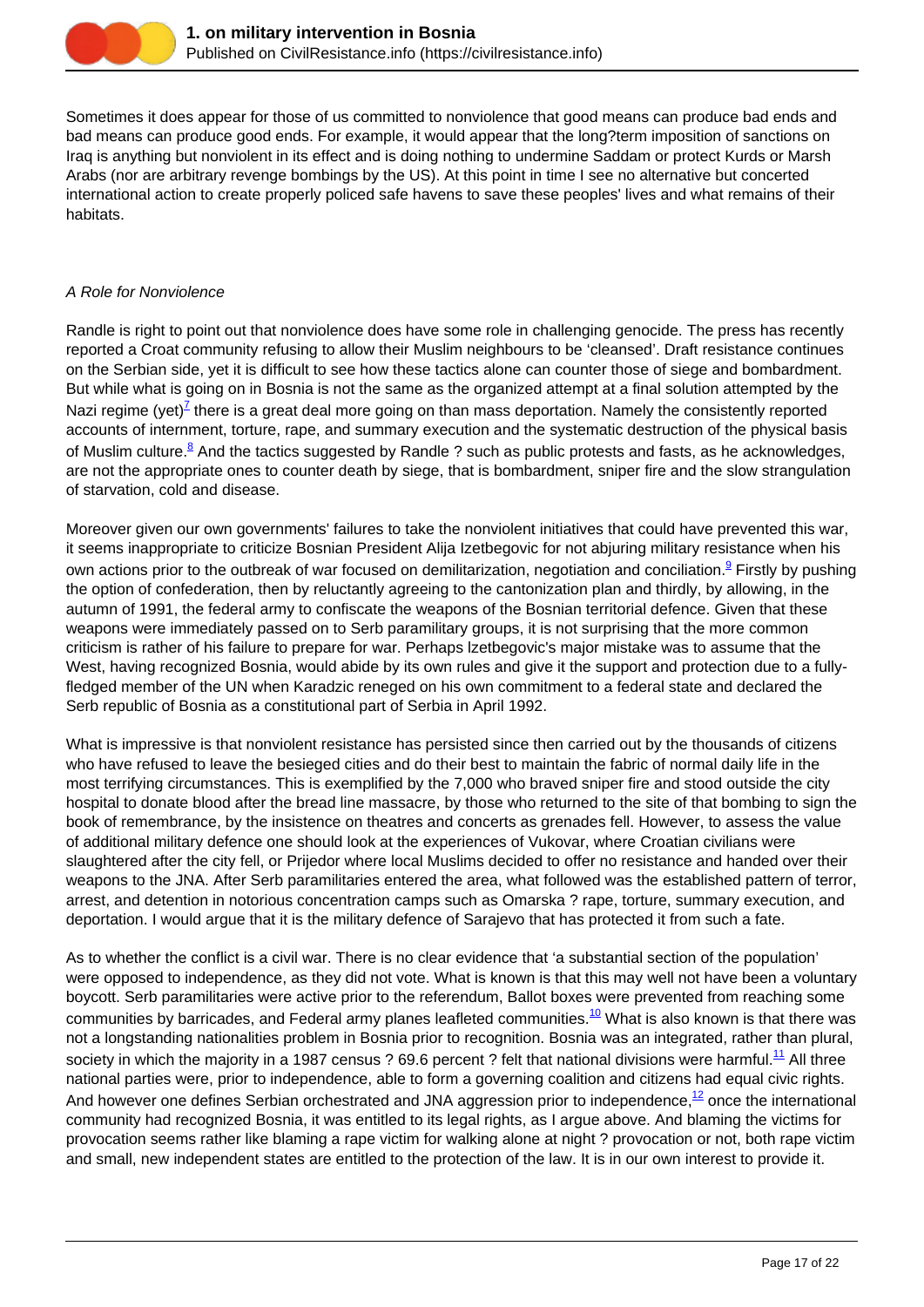

# Vexed Question of Self?Determination

Which brings me to the vexed question of self?determination. It is a broad term that includes both the rights to individual and communal human rights and statehood. But the right to statehood does not belong to communities because they are ethnically homogeneous but because they are already constituted political communities, as was the case with the states of the former Yugoslavia. To equate the rights of Bosnian Serbs to those of Slovenia to form a state is like saying the Jewish community scattered through North London has the same right to statehood as Scotland or Wales.<sup>13</sup> It is also to continue the dangerous fiction that nation state is synonymous with ethnic state. For the most part it is not. Most modern states today are multi?ethnic. And it is not an accident that the ethnic community that had a 'blood and soil' definition of nation ? Serbia ? was the one state not demanding self?determination. What Serbia wanted was a 'Reich' in which one ethnicity had hegemony. That failing, it has engaged in a destructive war against states. And it is the West's collusion with that policy - by equating the construction of a democratic state with a genocidal policy of territorial expansion; by labelling both as 'nationalism', $\frac{14}{1}$  and the whole as 'civil war'; and by insisting on ethnic partition as a solution - that has undermined the concept of statehood on which our political order rests, prevented us from confronting the real evil of fascism, and done nothing to protect the human rights of any ethnic group.<sup>15</sup> That Serbian war aims had little to do with protecting Serbs and everything to do with territorial gain is evidenced by the bombardment of their own people in the besieged cities and the capture of large parts of Croatia in which Croats were the majority.

And it was the context of the war in Croatia and the stated policies of the Serbian regime that made the policy of cantonization so dangerous. It is not that I am against cantonization per se. But Switzerland was not a unitary state upon which outside powers attempted to impose ethnic partition. Two integrated and one unintegrated cantons came together voluntarily to form a state. The process begun with the Lisbon talks in 1991 was completely different. The degree of integration of Bosnian society made the drawing of any lines of partition completely arbitrary, which is why Izetbegovic proposed non?ethnic criteria. Karadzic, however, was negotiating in the knowledge of the clear backing of the JNA and Belgrade<sup>16</sup> and could push for an ethnic division which of necessity had to mean the forcible exchange of population, and the experience of Croatia had already demonstrated what such an exchange would entail. The Vance?Owen plan similarly provided the Croats with the opportunity and justification for breaking their alliance with the Muslims and beginning their own round of ethnic cleansing. That is why I argue that Western partition plans boosted the confidence of those wanting to tear the republic apart by force.

## Where Do We Go From Here?

So what to do now? At the time of writing, there is no question in my mind that the citizens of Gorazde cannot be saved from massacre without the use of force and that not to save them will have implications far beyond the Balkans.

The arms embargo has to be lifted, for all the moral and political reasons given by Harrison and others, and two years ago this might have been sufficient. However, to make clear my argument about responsibility: I meant that it is not enough to allow them to actually stop the genocide and defeat the aggressors; we have an obligation to do more. And at this moment in time I cannot see how it will be enough.

Current events bear out my warning of the dangers of adding a fourth side to the conflict, particularly the provocative (from the CIS point of view) use of NATO. What is needed is immediate international multilateral assistance to the Bosnian government. It has to be the UN; there is no other body and the situation is too urgent to wait for a perfect one to be created. In any case pushing for the right action by an imperfect agency may be part of the process of transformation. Randle fears that this would be a commitment to a long?term major strategic offensive. I believe a clear distinction can be made between providing military assistance to stop genocide and providing such assistance to retake territory. In fact the most recent statement by the Bosnian government makes this point, asking for further acts of aggression to be stopped; for the new green lines not to be 'frozen,' and for economic and political sanctions against Serbia, Montenegro, and Serbian?controlled territories to deny them legitimacy and 'choke' the Serbian war machine. ('The Next Step in Bosnia?Herzegovina: Suffocate the War and Feed the Peace,' Statement from the Bosnian Mission to the UN, April 1994). Their major concern is peace and reconstruction and it is clear that there are many non?military means available ? particularly the refusal of recognition that can make a small statelet unviable.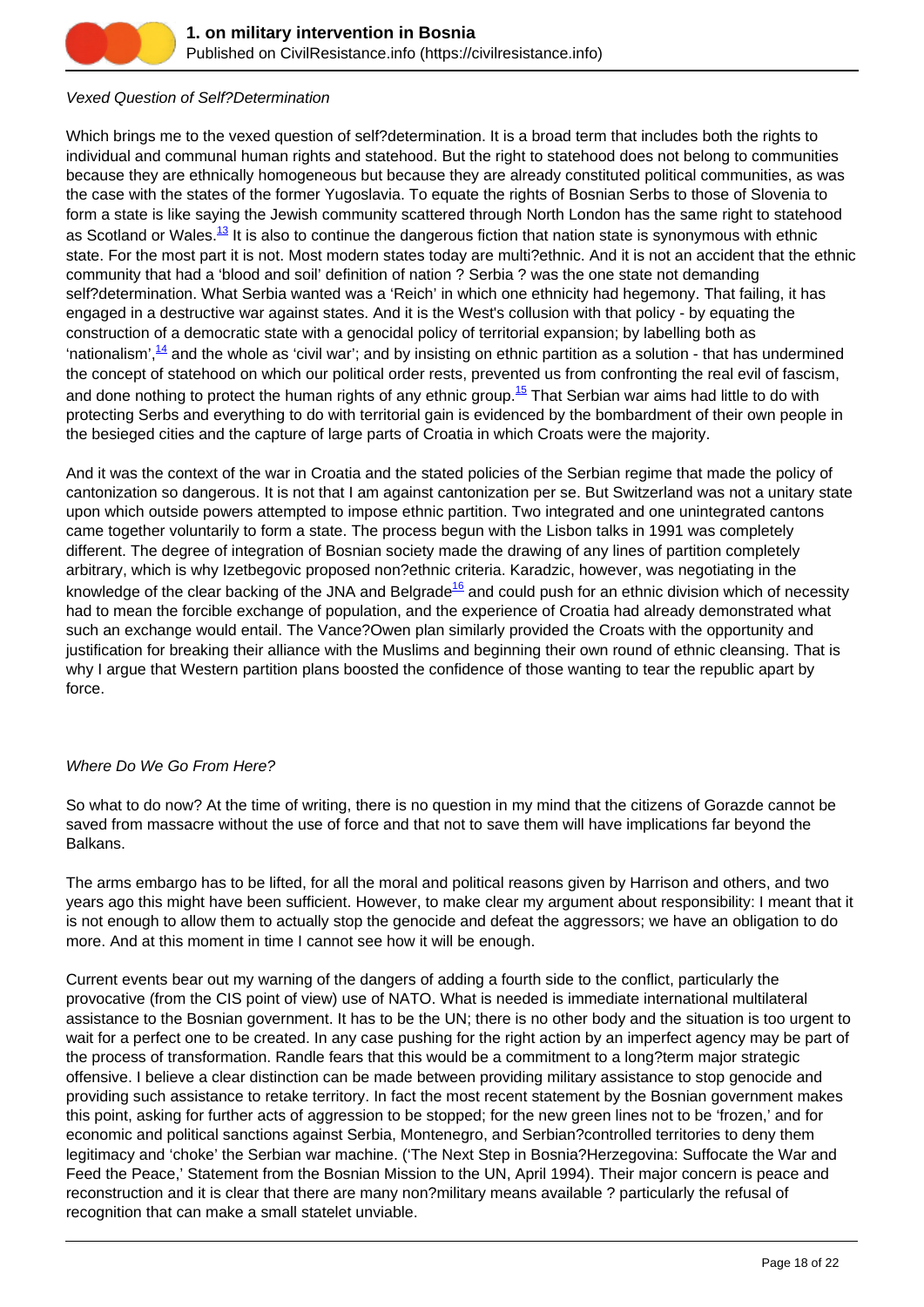

And even as we disagree about tactics I would hope the transnational peace and human rights movements can at least come to an agreement as to what is the basis of a just and stable peace in the region. Their demands must include: no impunity for war crimes; no acceptance of territory acquired by force; the right of all refugees to return to their homes; and no use of humanitarian aid for political purposes.

As to how we prevent the NATO/UN intervention setting a dangerous precedent, I see no alternative to three long?term and difficult campaigns. The first must be the continuing ones against the arms trade and weapons of mass destruction. The second is to drop the fruitless debate on intervention/no intervention and concentrate, as transnational movements, on identifying human rights abuses early enough to campaign for the right intervention at the right time. Third, I start from the pragmatic assumption that it is easier to transform institutions than abolish them, and that having the UN as the one agency with the possibility of giving force to international law is better than nothing at all.

What we need in the long run is a force representing the global community, not the Western alliance, at the disposal of a reformed United Nations, to carry out injunctions made by the World Court if other political pressures fail. Is the hope of creating some just system of intervention under collective international and juridical control really more naive than the hope of preventing malign interventions altogether?

I would like to thank Patrick Burke, Branka Magas, Mark Thompson and Khawar Qureshi for informative discussions on some of the topics discussed in this article.

**Michael Randle's article**, originally published in a slightly shorter version Alternatives Nonviolentes, Autumn, 1996 and republished in the expanded form in New Routes, Vol 2, No1,

#### **Strategic Nonviolence post Bosnia**

Are nonviolent modes of action pertinent in all types of conflict situation ? or might they become so given sufficient research? It is an appropriate moment to reconsider this question, particularly in relation to 'strategic nonviolence' and civilian defence.

At the beginning of the decade strategic nonviolence appeared to have come of age historically in the wake of the 1989 revolutions in Eastern Europe, the defeat of the anti?Gorbachev coup in 1991, the collapse of apartheid in South Africa, and developments during preceding years in several other countries, notably, the Philippines, Chile, and Korea.

The ending of the Cold War also provided space for countries formerly locked into the East?West confrontation to reconsider their security needs, perhaps even to assign a significant role to nonviolent civilian defence (social defence). The United Nations could also be expected to play a more dynamic role in strengthening international security now that it was no longer stymied in major crises by the predictable veto of one or other of the superpowers.

Today the outlook is grimly transformed. The end of the Cold War did not usher in a stable New World Order but an era of bloody conflicts. Moreover, most of these conflicts do not readily lend themselves to effective nonviolent action. Civilian defence as a result has become still further distanced from practical politics. Today the countries of Eastern Europe where civil resistance played a key role in the overthrow of Soviet hegemony are queuing up to join NATO. What is true of civilian defence applies to some extent to the whole alternative, non?nuclear, defence strategy pioneered by the peace movements in the 1980s. Non?offensive defence was the key element in the strategy, to be adopted either unilaterally or jointly with potential adversaries. It implied a configuration of forces and armaments that would be strong in defence but would have only a limited capacity to project force at a distance. In some versions, notably that of the Alternative Defence Commission in Britain, it would be supplemented by preparations for territorial defence and/or civilian defence. Usually a corollary of the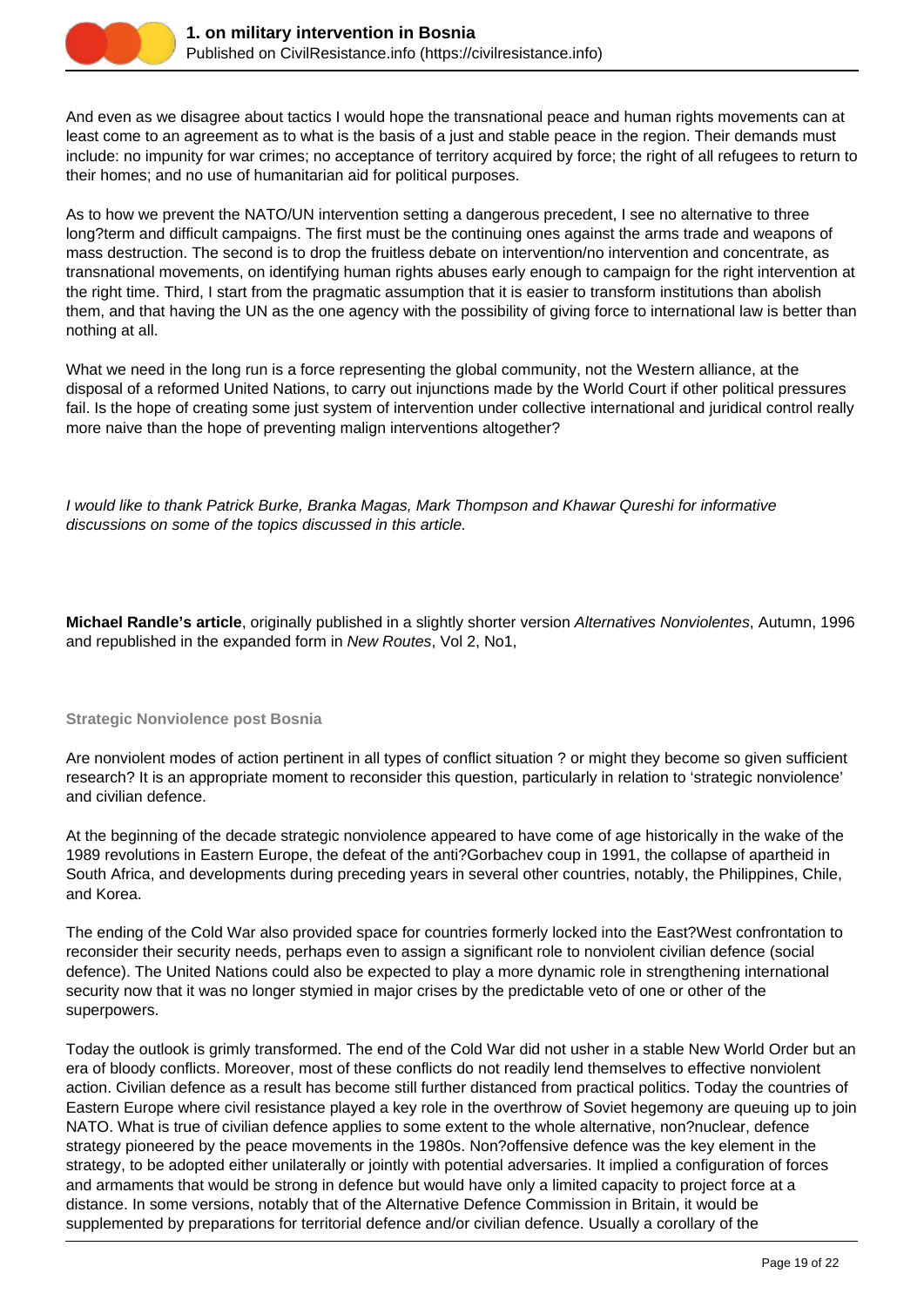

non?offensive strategy was an unconditional renunciation of military intervention coupled with the strengthening of the UN as a peacekeeping rather than as a war?fighting force.

The Gulf war and Bosnia between them exposed the weak points in these proposals and split the peace coalition mainly responsible for promoting them. Whatever the ambiguities surrounding Iraq's invasion and occupation of Kuwait, and however mixed the motives of the anti?Iraq alliance formed to combat it, some vigorous response was clearly called for by the international community when one UN member state occupied another and announced its demise and incorporation. However, it required the deployment of the largest offensive strategic force since the end of World War II, and the use of the most modern offensive weapons, to drive out Saddam Hussein's forces. Moreover those alternative defence commentators who predicted that the Iraqi army, because of the thoroughness of its defensive preparations, would take months or perhaps even years to dislodge were shown to have been mistaken. To acknowledge this is not to suggest that the whole concept of defensive defence has been discredited. As an agreed confidence?building measure between potentially antagonistic states or alliances it can play a valuable role. But there are limits to its applicability at the level of global security. In Bosnia the UN adopted a peacekeeping rather than a war?fighting approach ? and suffered in consequence a humiliating defeat. There were, of course, other factors involved here; political error was even more responsible than military weakness for the debacle. At all events, the European and US peace movements and the left generally were divided over what should be done. Some called for the arms embargo on Bosnia to be lifted and/or for full?scale military intervention. Others, myself included, feared the latter could lead to a prolonged Vietnam?type war, especially if the aim was to establish by force a unitary sovereign state which had never been acceptable to the majority of Bosnia's Serb population. It remains the case, however, that when a solution of sorts was accepted in principle by all parties, it took NATO's war?fighting approach to push it through and end Bosnian Serb prevarication and continued aggression.

NATO intervention, coupled with the US rearmament of Croatia, had of course other consequences including enabling the Croatian army to expel several hundred thousand Serbs from their homes in central Bosnia, the Krajina and Western Slavonia. Nor is it at all clear whether the precarious truce ushered in by the Dayton Accords can lead to a stable peace. But my point is that the UN peacekeeping force, defensively armed and operating within strict limits, was unable to halt the bloodshed. This occurred only when the NATO guns began firing.

A further important point is that when the mandate of IFOR (the Implementation Force deployed to secure the observance of Dayton) expired, it was felt necessary to retain an international military presence. To have decided otherwise would indeed have been irresponsible and almost certainly led to renewed bloodshed. Every informed observer I have talked to accepts this ? not excluding pacifists and nonviolent organisations working in the area.

Sanctions against Serbia did play a role and this should not be forgotten. Milosevic had to curb his expansionist ambitions and distance himself from his maverick allies in Bosnia and Croatia. But the experience also underlines the fact that economic and political sanctions are slow?acting and cannot normally bring a swift end to an ongoing conflict, whereas military action sometimes can. Not always, of course. Sometimes even well?intentioned interventions can lead to a more prolonged and bloody conflict. However, we cannot assume a?priori that this will be the result. In Bosnia, as in Haiti, military intervention has made a difference. It might have made a difference, too, in Rwanda, if the UN had reacted in time to the genocide which is estimated to have cost the lives of a million Tutsis. Courageous attempts by outside peace groups to interpose themselves between the combatants in former Yugoslavia, or between the military and their civilian targets, proved ineffectual. More to the point have been the efforts of groups like Otverene Oci, the Balkan Peace Team in Croatia, who have made a longer?term commitment to work in the area in close cooperation with local peace and nonviolent groups. In the end it is such indigenous organisations in ex?Yugoslavia that are the key to effective nonviolent action there. Significantly many of these supported military intervention to halt the bloodshed and I doubt if any of them would now want the international force to be precipitately withdrawn.

In Kosovo the situation is different and it represents something of a test?case. The majority Albanian population has employed non-cooperation and other forms of nonviolent action to resist Belgrade's steady erosion of the province's autonomous status from 1988 on, culminating in the suspension of its constitution in 1991 and the outlawing of the Albanian language for official purposes. But while war has been avoided, political success has thus far largely eluded the campaign, chiefly because the Serb authorities are not particularly dependent on the cooperation of the local inhabitants, and because the international community has failed to take up the issue. At the time of writing (mid-February 1997) Milosevic is threatened by civil resistance within Serbia proper. For three months an alliance of opposition groups has staged courageous and imaginative demonstrations against the annulment of local elections won by the opposition in Belgrade and other cities. This has finally forced Milosevic to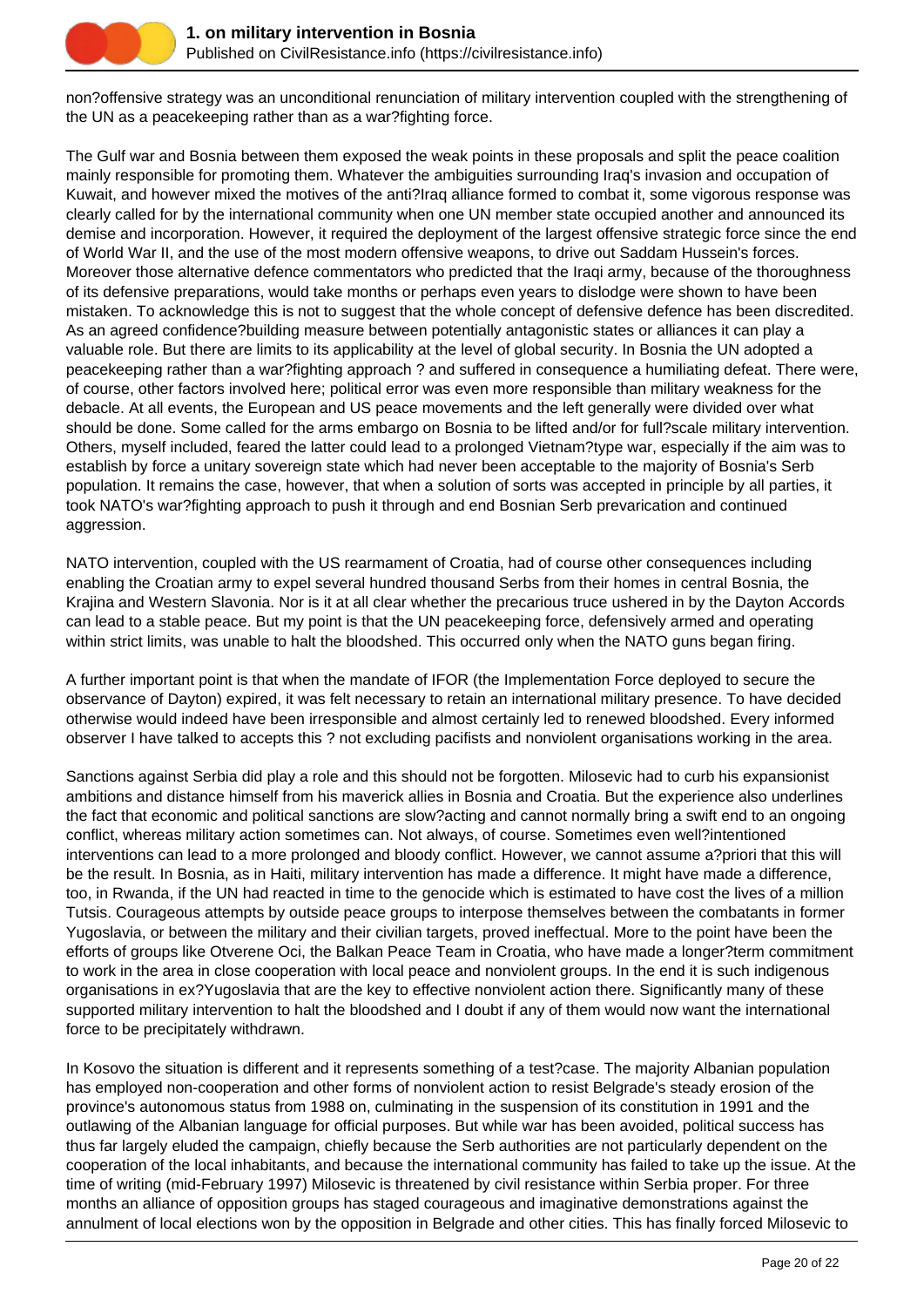

instruct the Serb Parliament to pass a law reinstating the victors.

There are other signs too that Milosevic is losing control. His attempt to stage a mass counter?demonstration flopped. Few things could more dramatically underline his waning influence than this failure, for Milosevic built his power, and furthered his expansionist ambitions, on a demagogic appeal to nationalist sentiment and the orchestrating of emotional mass rallies. Now some of his former colleagues, sensing the way things are moving, have begun to reveal details about his complicity in the aggression, massacres and 'ethnic cleansing' in Croatia and Bosnia, including his control of a group of policemen who freed thousands of convicts to join Serb militias.<sup>17</sup> An independent police officers' association has also appealed in a newspaper article for officers to stop taking orders from 'those using inquisition methods' against the opposition. $18$ . It would befitting indeed if Milosevic, the arch manipulator of the mass rally, were ultimately to fall to a genuine manifestation of people power.

Whether Kosovo could expect a better deal from any new government formed by the opposition is a moot point: Vuk Draskovic, its main leader, has a record of strident nationalism, including an insistence that Kosovo is an integral part of Serbia. However, at one of the Belgrade demonstrations he called for a minute's silence in protest against the killing of an Albanian teacher in Kosovo by Serb police, a move which has led some people to speculate that his position may be shifting.

That issue aside, the important thing to note is the greater leverage available to the opposition inside Serbia proper as compared to that in Kosovo. Milosevic would probably like nothing better than to see the back of the last ethnic Albanian in Kosovo, but it is another matter when his own population begins to turn en masse against his regime. Milosevic's undemocratic behaviour also brought international censure and a threat by the US to renew sanctions if the victors in the local elections were not reinstated or if he resorted to bloody repression to crush the demonstrations. This brings us back to the original question. Clearly nonviolent modes of action are more effective in some situations than others. Sometimes they will not be effective at all, at least within the required time frame. They are more likely to successful where the opponent depends ultimately on the cooperation of those engaged in the struggle, and where he or she is constrained by other factors from using extreme violence such as the uncertain loyalty of the army or the police, or the evident determination of other countries to apply punitive sanctions. They are least likely to be effective where the aim of the opponent is 'ethnic cleansing' or even genocide and the perpetrators of such outrages command the loyalty of fanatical armed followers or of a sizeable proportion of an ethnic group, as in Rwanda. And unfortunately it is conflicts of this nature that are now becoming more common as multi?national states like Yugoslavia or the Soviet Union, or the states carved out by colonialism in Africa and elsewhere, fracture and fall apart. Further research and action may reveal how to make nonviolent action more effective in a wider range of situations. However, simply to call for further research whenever a nonviolent solution appears beyond reach can be a way of evading the hard political and moral choices that have to be made in the world as it actually exists. One implication of this is, I think, that we should not view nonviolent action in isolation from initiatives at the diplomatic, political, and sometimes even, regrettably, the military level. We need also to recognize that in some circumstances there is a role for conflict resolution and mediation, approaches which have tended to be dismissed in the past by the proponents of more radical nonviolent action.

To conclude on a positive note, the strategic successes of nonviolent action over the last ten or fifteen years are not to be brushed aside. While there may be little scope for nonviolent action in the height of a war, or against a genocidal regime, its use at an early stage can sometimes determine whether a situation deteriorates to such extremes. In Burma and Nigeria today, civil resistance offers the one slim hope of avoiding all?out civil war and new killing fields. It is praxis, in these critical situations, carefully analyzed to draw out its implications, that will in the end convince or fail to convince people about nonviolent action and determine the limits of its effectiveness.

#### **Notes**

1. Jacques Semelin, Unarmed Against Hitler: Civilian Resistance in Europe 1939-1943, Praeger, Westport, Connecticut, 1993. (Translation from the original French)

2. Gene Sharp, The Politics of Alternative Defence, Porter Sargent 1973, pp.89-90

3. Misha Glenny, The Fall of Yugoslavia: the Third Balkan War, Penguin, 1992, p.86

4. See Mary Kaldor and Mient Jan Faber, 'A UN Transitional Authority for Bosnia-Herzegovina' in HCA Newsletter No. 7, Summer, 1993

5. For a more extended discussion of these points, see Howard Clark, 'When this bloody war is over', Peace News, September 1993